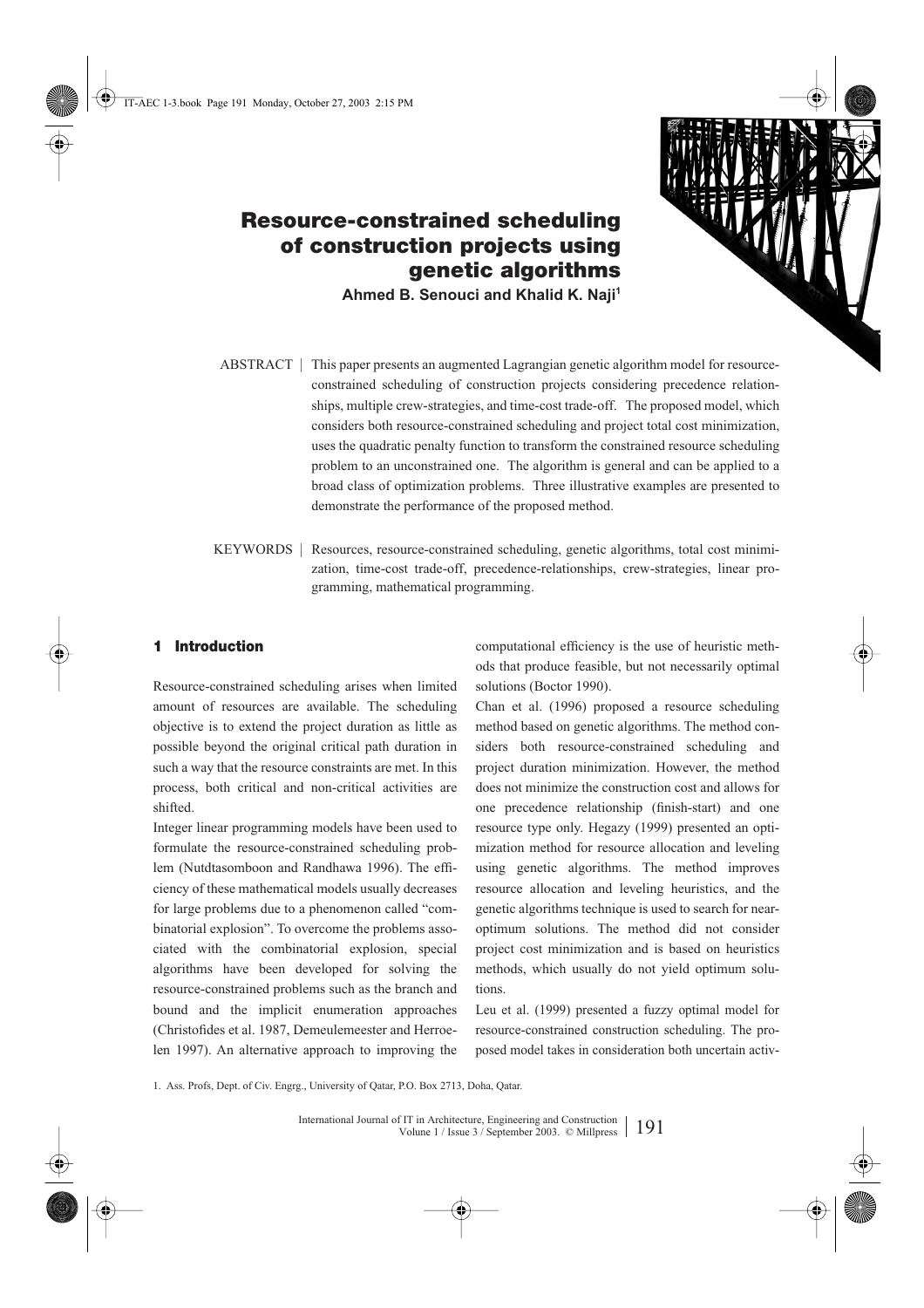ity duration and resource constraints. A genetic algorithm-based searching technique is used to search for the optimal fuzzy profiles of project duration and resource amounts under the constraint of limited resources. The method did not consider project total cost minimization. Leu and Yang (1999) presented a multicriteria computational optimal scheduling model, which integrates a time/cost trade-off model, a resource-limited model, and a resource leveling model. A genetic algorithm-based searching technique is used to search for the optimal combination of construction project durations and resource amounts under the constraint of limited resources. The method usually yields sub-optimal solutions and does not consider total cost minimization.

Senouci and Adeli (2001) presented a mathematical model for resource scheduling. The model can handle minimization of the project total cost or duration, resource leveling, and resource-constrained scheduling. The patented neural dynamics model of Adeli and Park (1998) is used to solve the optimization model. However, the model deals with continuous variables only and does not consider the case of discrete variables.

This paper presents an augmented Lagrangian genetic algorithm model for resource-constrained scheduling of construction projects considering precedence relationships, multiple crew-strategies, and time-cost trade-off. The proposed model considers both resource-constrained scheduling and project total cost minimization. The proposed genetic algorithm model uses the quadratic penalty function to transform the constrained scheduling problem to an unconstrained one. Three illustrative examples are presented to demonstrate the performance of the proposed method.

## **2 Problem formulation**

## **2.1 Total Cost Function**

The total project cost,  $C_T$ , is the sum of the direct project cost,  $C_{\text{D}}$ , and the indirect cost,  $C_{\text{I}}$ :

The indirect cost, which represents the overhead costs, is assumed to be a linear function of the project duration, D:

$$
C_1 = C_0 + b D
$$

Where  $C<sub>o</sub>$  is the initial cost (such as mobilization cost) and b is the slope of the indirect cost line.

Each activity can be performed with a range of crew formations. Crew formations refer to all possible selections from different crew sizes or different acceleration strategies (e.g, overtime options or multiple shifts). For a given activity, each crew formation has an associated direct cost, a unique output rate (productivity). The duration of an activity n with a given crew formation  $C_n$  is represented by the component ActDur(n, $C_n$ ), where  $n=1, 2, \ldots, N$ Act; and  $C_n = 1, 2, \ldots, N$ Crew(n). The number of type k resources associated with the crew formation  $C_n$  is represented by NRes(n, $C_n$ k).

The direct cost of an activity n using crew formation  $C_n$ will be denoted by  $ActCost(n, C_n)$ . The project direct cost,  $C_{\text{D}}$ , is equal to the sum of the direct cost of all project activities.

The resource scheduling problem is now formulated as a constrained optimization problem in which the following total cost function is minimized:

$$
C_{\text{T}} = C_{\text{D}} + C_{\text{I}} = \sum_{n=1}^{N} \text{ActCost}(n, C_n) + C_0 + b \text{ D}
$$
 ....... (3)

subject to the constraints presented in the following sections.

#### **2.2 Precedence Relationship Constraints**

Each activity n using a crew formation  $C_n$  is linked with its succeeding activities by satisfying one or more of the following precedence relationships:

1. Start-to-start (SS)

$$
T(n, C_n) + L(n, n') \le T(n', C_{n'}) \qquad n' \in \{S_n\} \dots \dots \dots \dots \dots (4)
$$

..................................................................(1) mation Cn, L(n,n') = lag/lead time between the **CT = C + C D I** Where  ${S_n}$  = set of all the activities succeeding activity n,  $T(n, C<sub>n</sub>)$  = start time of activity n using crew for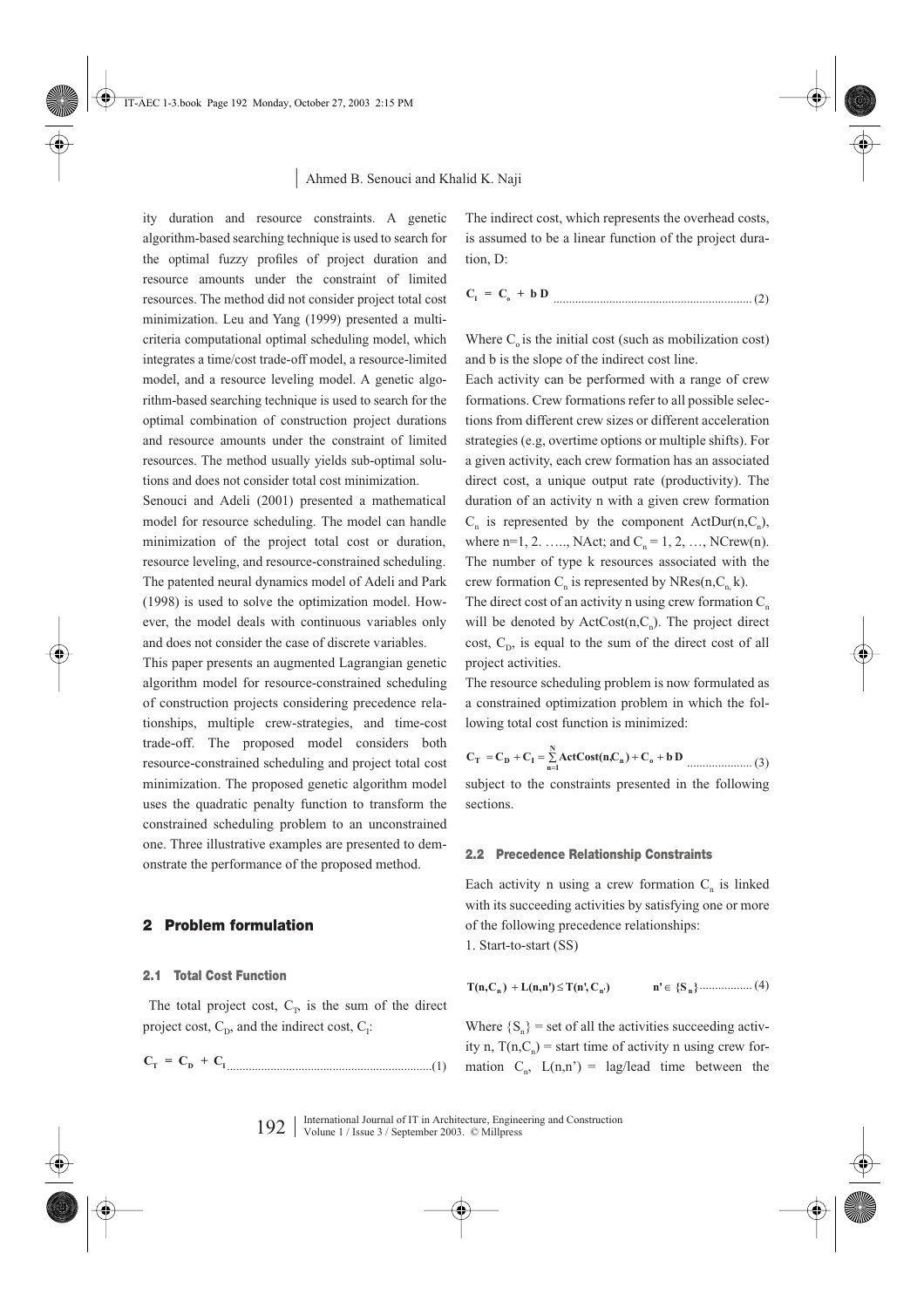activities n and n', and  $T(n',C_n') =$  start time of the succeeding activity n' using crew formation  $C_n$ .

2. Finish-to-start (FS)

 $n' \in \{S_n\}$  (5)  $T(n, C_n) + \text{ActDur}(n, C_n) + \text{L}(n, n') \leq T(n', C_n)$ 

3. Start-to-finish (SF)

 $n' \in \{S_n\}$  (6)  $T(n, C_n) + L(n, n') \leq T(n', C_n) + ActDur(n', C_n)$ 

4. Finish-to-finish (FF)

 $T(n, C_n) + \text{ActDur}(n, C_n) + \text{L}(n, n') \leq T(n', C_{n'}) + \text{ActDur}(n, C_{n'}) \quad n' \in \{S_n\}$  (7)

## **2.3 Resource Constraints**

The total consumption of type k resource at any project time t must be less than or equal to the maximum number of available type k resources.

....................................(8) **NRes(n,C , k) RLimit(k) n {S } <sup>n</sup> t** ∑ ≤ ∈

where  $\{S_t\}$  is the set of all the activities in progress at time t and Rlimit(k) is the daily maximum number of type k resources.

#### **2.4 Project Duration Constraint**

The project duration must not exceed a given upper limit,  $D_{\text{max}}$ .

.........................................(9) **<sup>n</sup> <sup>n</sup> Dmax T(n,C )** + **Act(n,C )** ≤

## **3 Genetic algorithms**

Genetic algorithms were originally developed by Holland (1975) and later refined by Goldberg (1989), Adeli and Huang (1995), and many others. They imitate the evolutionary processes with a particular focus on genetic mechanisms. As algorithms, they are different from traditional optimization methods in the following aspects: (1) Genetic algorithms operate on a coding set of variables and not with variables themselves; (2) they search for a population of solutions rather than improving a single solution; (3) they use objective function without any gradient information; and (4) their transition scheme is probabilistic, whereas traditional methods use gradient information (Goldberg 1989). The genetic algorithm system can also be described by the following pseudocode:

Begin:

Initialize (old-population) Evaluate (old-population) Do (until generation = maximum number of generations) Reproduction (old-population); Crossover (new-population); Mutation (new-population);  $Old$ -population = new-population; End;

End;

The standard genetic algorithm system has three major operators: reproduction, crossover, and mutation. These operators will be described later. Genetic algorithms operate on a population of chromosomes (bitstrings) whose patterns depend upon the problem to be coded. There are two basic chromosome formats in genetic algorithms: binary (or true-valued) and ordering coding. The forms of crossover and mutation operators depend on the way the problem is coded. Taking the CPM network in Figure 1 as an example, the chromosome coding and genetic algorithm operators used herein are described as follows.

When using a genetic algroithm model to solve resource-constrained scheduling problems, a character in a string (i.e., chromosome) stands for either a possible activity crew formation or a possible activity start time. For example, 2 and 5 in Figure 2, represents, respectively, a possible crew formation and a possible start time for activity B. The initial population can be manually prepared or randomly generated with the size between 30 and 500 individuals (Goldberg 1989), and consecutive generations are evolved by applying the operators of reproduction, crossover, and mutation.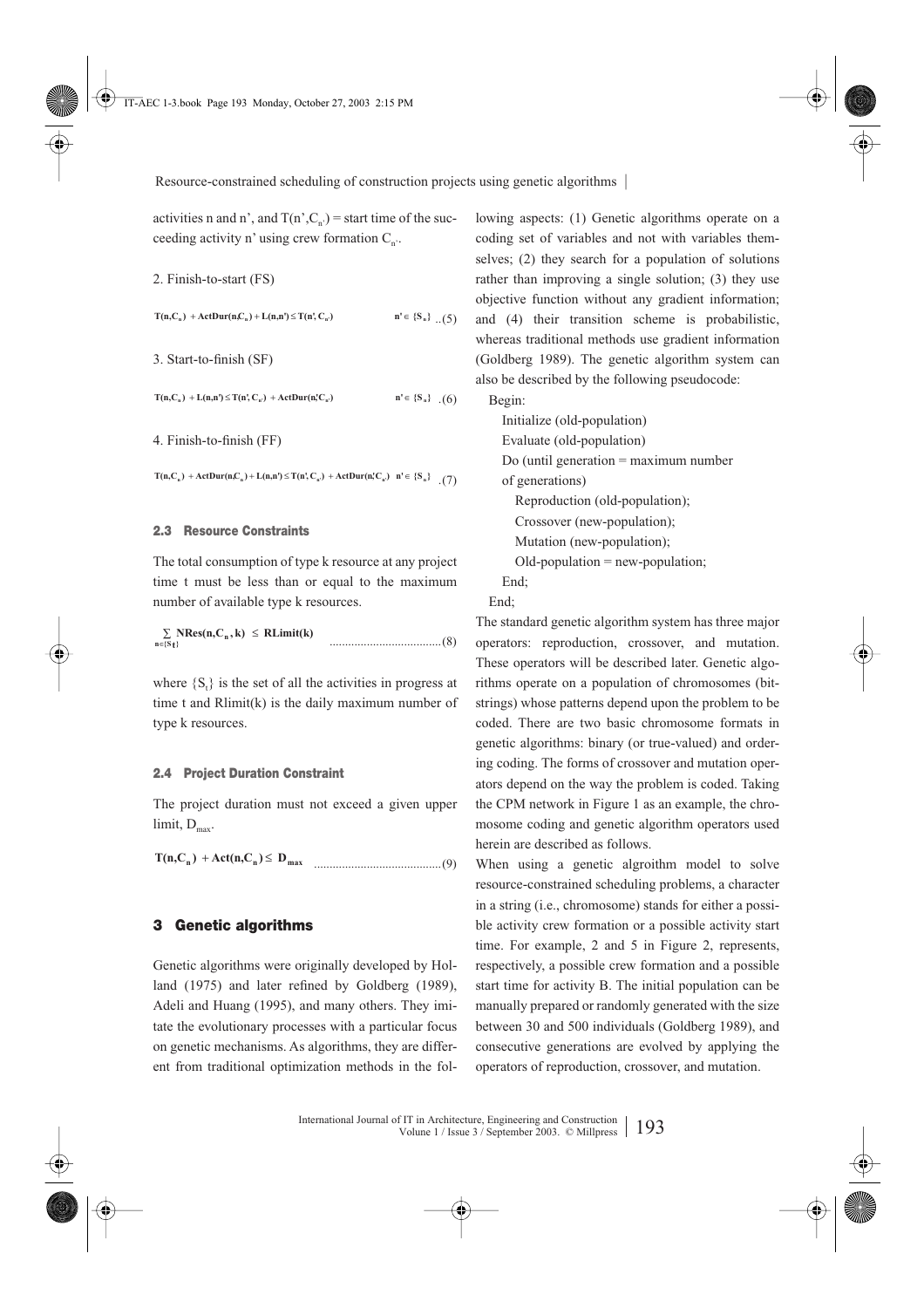

**Legend:** (Activity Duration for Crew 1, Activity Duration for Crew 2) [Activity Direct Cost for Crew 1, Activity Direct Cost for Crew 2]

**Figure 1.** Example of a Project CPM Network



**Figure 2.** Chromosome Structure

## **3.1 Reproduction**

Reproduction measures the fitness of individuals in a generation and then reproduces some of the individuals in proportion to their fitness values. The aim is to give good (individuals) solutions a higher chance than the bad ones of passing their "genes" to the next generation.

## **3.2 Crossover**

Crossover is an operation that allows chromosomes to swap parts of bitstrings at randomly selected crossing point(s). The crossover is done with a probability called the crossover probability  $P_c$  that determines the number of chromosomes to be crossed in one generation. The crossover operator, which is used herein, is one-cut point (1-point) crossover. In the one-cut-point method, one cut-point is randomly selected and the right parts of the two parent strings are exchanged to generate the offspring. Let the two parent chromosomes be  $X = \{x_1, x_2, x_3, ..., x_n\}$  and  $Y = \{y_1, y_2, y_3, ..., y_n\}$  $y_n$ . If they are crossed after the kth strings, the resulting offsprings are  $X' = \{x_1, x_2, x_3, ..., x_k, y_{k-1}, y_{k-2}, ..., y_n\}$ } and  $Y' = \{y_1, y_2, y_3, ..., x_k, ..., x_{k-1}, x_{k-2}, ..., x_n\}$ . A onecut-point crossover example for the CPM network shown in Figure 1 is depicted in Figure 3.

## **3.3 Mutation**

Mutation is a random change of bits in a chromosome to reintroduce lost bit values into a population. Without this mechanism, a genetic algorithm system might unintentionally exclude promising areas of searching space due to premature convergence of certain genes in the whole population to a common bit value. In a uniform mutation operation, a gene (real number) is replaced with a randomly selected number within a specified range. Let the chromosome to be mutated be  $X = X = \{x_1,$  $x_2, x_3, \ldots, x_n$ . A random number  $k \in [1, n]$  is first selected based upon predefined probability  $P_m$ . An offspring  $X' = \{x_1, x_2, x_3, ..., x_k, ..., x_n\}$  is then produced. The value of x'k is restricted to the lower and upper bounds of the value of  $x_k$  (see Figure 3).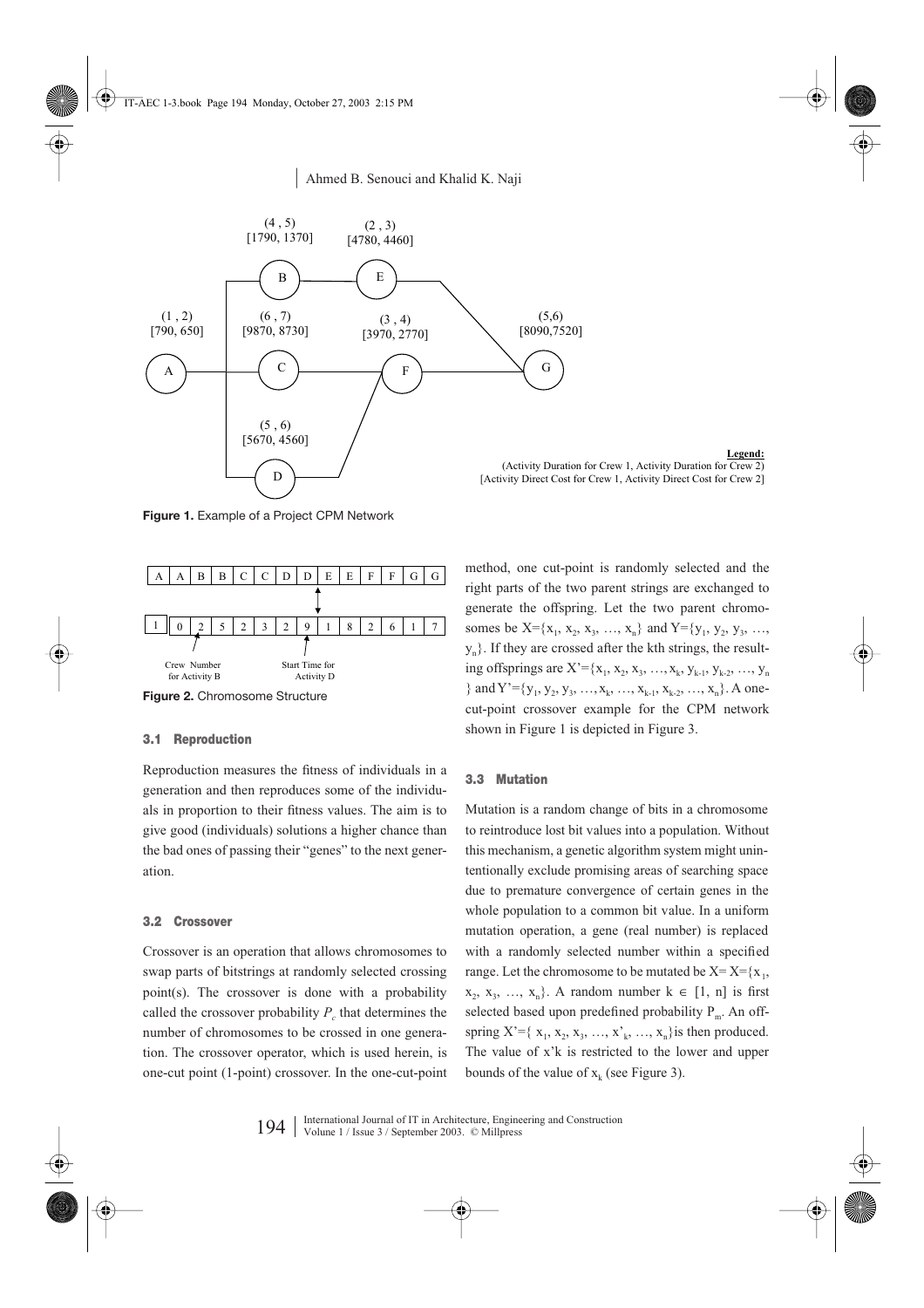

**Figure 3.** Genetic Operators: a) 1-point cross-over and b) uniform mutation

# **4 Hybrid genetic algorithm for resource scheduling**

subject to the following inequality constraints:

**4.1 Optimization Method**

Genetic algorithms can be used directly to solve unconstrained optimization problems only. Constrained optimization problems have to be transformed to unconstrained problems by combining a simple penalty function with genetic algorithms. The quadratic penalty function is the most commonly used function (Adeli and Cheng 1994). The objective function associated with the penalty function coefficient is penalized whenever some of the constraints are violated. The penalty decreases when the value of the penalty function is increased and the convergence is achieved by increasing the penalty function coefficient to infinity.

## **4.2 Optimization Formulation**

The resource scheduling problem is formulated as the following constrained optimization problem: Minimize

.......................................................................(10) **<sup>T</sup>** = **)X(f C**

$$
g_j(X) \le 0
$$
  $j = 1,...,J$  [1]

where  $X = \{ C_i, T_i \mid i=1,...NAct \}, g_j(X) = j\text{th inequality}$ constraint function, and  $J =$  total number of inequality constraints. The vector of decision variables, **X**, contains the crew formation number  $C_i$  and start time  $T_i$  for each project activity *i*. In the genetic algorithm model, each string (i.e., chromosome) corresponds to the vector of decision variables, X.Using the penalty function method, the constrained optimization problem is transformed to an unconstrained optimization problem by defining a pseudo-objective function,  $P(X, \gamma)$ , to be minimized (Adeli and Cheng 1994):

........................................ (12) [ ]**<sup>2</sup> <sup>J</sup> 1j jj )X(g <sup>2</sup> <sup>1</sup> P(X, )X(f )** <sup>∑</sup> = <sup>+</sup> γ+=γ

where  $g_j^*(X) = \max\{0, g_j(X)\}\$  and  $\gamma_j = \text{positive real param-}$ eter associated with the *j*th constraint. The functions  $f(X)$  and  $g_j^+(X)$  are normalized in order to make the terms in the objective and penalty functions dimensionally consistent. In the GA terminology, Eq. 12 is called the fitness function which is used in the reproduction phase in order to guide the genetic search.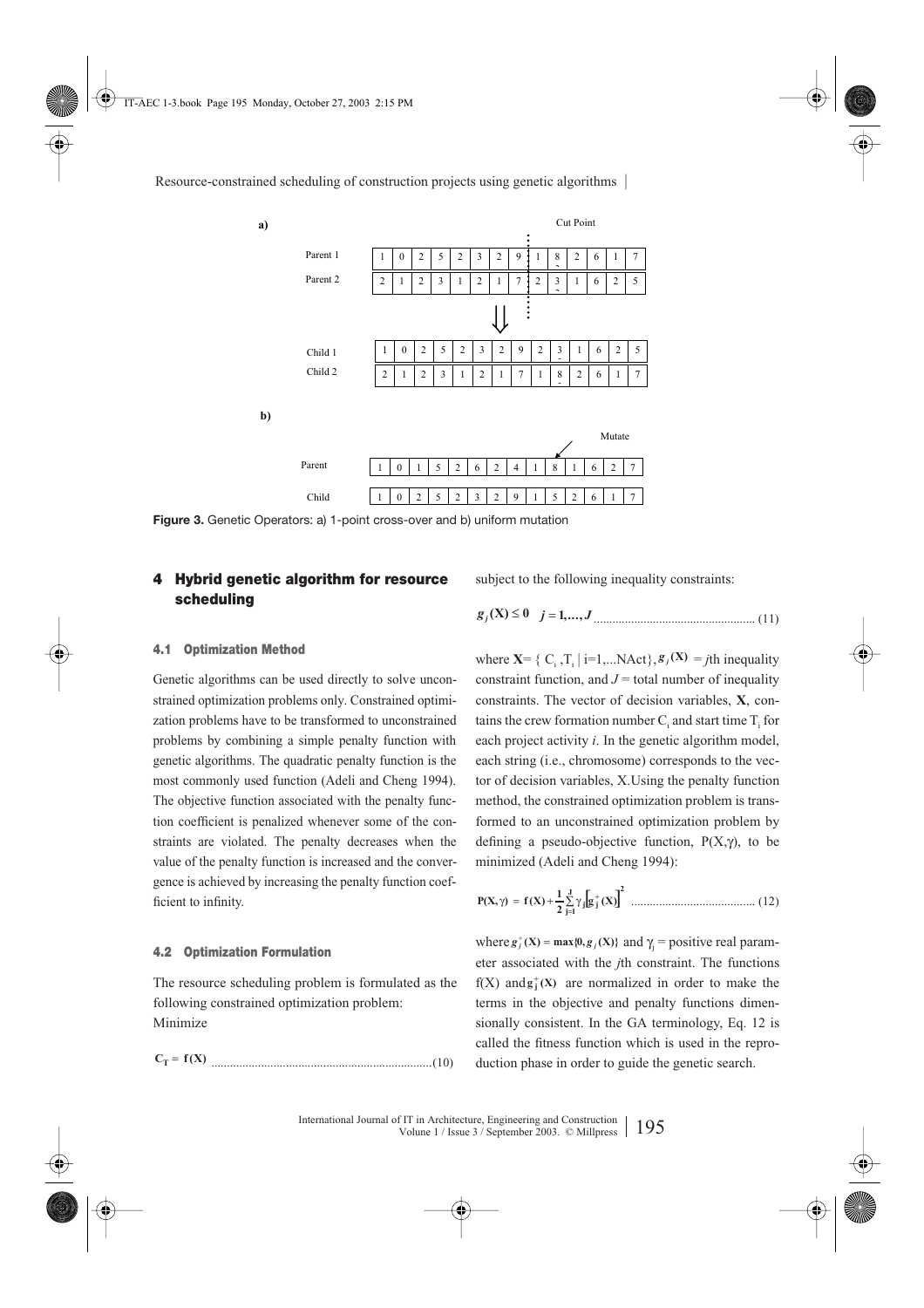## **4.3 Optimization Algorithm**

The optimization algorithm for resource-constrained scheduling is presented by integrating the genetic algorithm with the quadratic penalty function in a nested loop. The outer loop is used to update the penalty function coefficients. The inner loop performs the genetic algorithm to minimize the penalized objective function associated with the quadratic penalty function in the outer loop. The hybrid algorithm, whose flowchart is shown in Figure 4, consists the following computational steps:

## **Step One:**

- Set counter for the outer  $loop = 0$  ( $LO = 0$ )
- Set  $K = \text{very large number}$
- Initialize the value of the vector γ
- Choose the values of parameters  $\alpha > 1$ ,  $\beta > 1$ , and  $\epsilon > 0$ , where  $\epsilon$  = the stopping criterion for the outer loop (desired accuracy).

## **Step Two:**

Randomly generate the chromosome or string (design) population,  $A_j^{(LO)}$  ( $j = 1, \ldots, NSize$ ), for the first iteration where NSize = population size. The chromosome is set as strings of elements, two for every activity, containing the activity duration and start time. As such, the values in each chromosome represent one possible project scheduling solution.

## **Step Three:**

- Set the counter of the inner loop, LI, equal to zero  $(LI = 0)$
- Perform the genetic search to minimize  $P(X, \gamma)$  as follows.
- Set  $LI = LI + 1$ .
- Calculate the fitness of each population string using Eq. 12, which combines the objective function with the penalty function. Since we have a minimization

problem, rescale the fitness of each string using the following formulas:

$$
P(A,\gamma) = \mathrm{FI}_{\mathrm{avg}} - P(A,\,\gamma) \text{ when } P(A,\,\gamma) \leq \mathrm{FI}_{\mathrm{avg}}\,\,............\,(13)
$$

P(A,γ) = 0 when P(A, γ) ≥ FIavg .................................. (14)

- So that the strings with fitness greater than or equal to the value of  $FI_{\text{avg}}$  are discarded with no chance of entering the mating pool. Thus, the smaller fitness string receives a higher probability of survival. In this work,  $FI_{\text{avg}}$  is set equal to the average fitness for the population.
- Reproduce strings (project scheduling variables) into the mating pool according to the rescaled fitness just calculated. Each rescaled fitness corresponding to a string is divided by the summation of the rescaled fitnesses and consequently scaled to a value between 0.0 and 100%. Thus, better strings occupy bigger portions on the range and consequently receive more copies during the reproduction phase. Then, (NSize) numbers between 0 and 100% are chosen randomly and compared with the aforementioned range in order to select (NSize) preferred strings and include them into the mating pool.
- Match the strings (scheduling solutions) in the mating pool randomly, two at a time, and apply crossover and mutation operations to create new offsprings (new scheduling solutions).
- Replace old strings by the offsprings and go to the first part of step 3 until the stopping criterion (for inner loop) is met or  $LI = LI_{max}$ . The population of new strings is represented by  $(A^{(L0)})$   $(i=1, \ldots, NSize)$ and the string (scheduling solution) with the smallest fitness in this population is represented by  $A^{(LO)}$ <sup>\*</sup>.

# **Step Four:**

• Evaluate the values of constraints,  $g_i(A_j^{(L0)})$  (**i**=1,....,**J**; **j** = 1,...,**NSize**) for every string.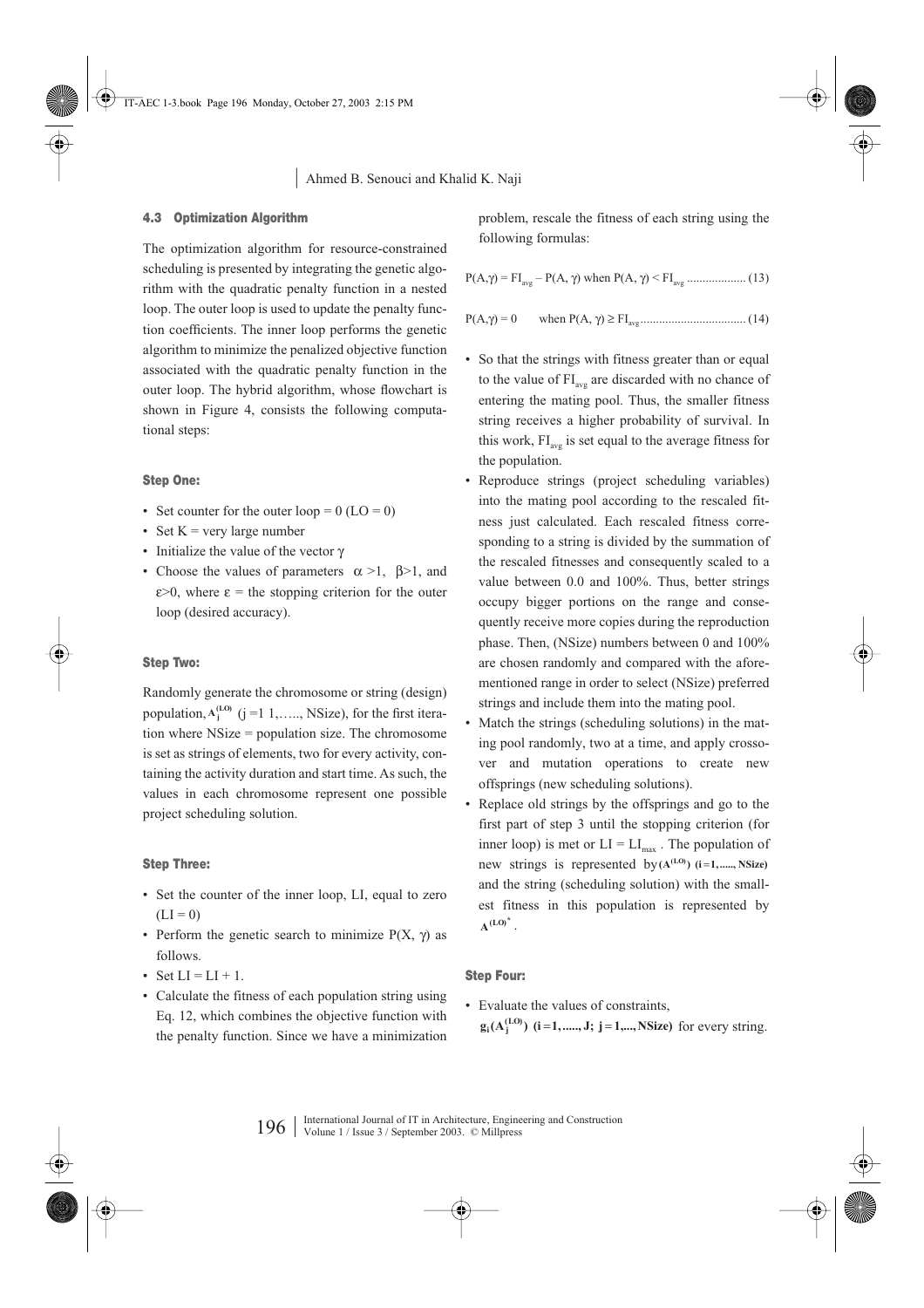

**Figure 4.** Hybrid Genetic Algorithm Flowchart

• Calculate the average value for each constraint i as follows:

.......................................(15) **NSize ]A[g g N\*2 1j (LO) <sup>i</sup> <sup>j</sup> (LO) iave** ∑ = <sup>=</sup>

- Set  $\mathbf{K}^* = \max_i [\mathbf{g}_{i_{\text{ave}}}^{(1)}]$
- Set  $S_C$  Constr=  $\left\{ i : \max_{i} [g_{iave}^{(I)}] > \frac{K}{\alpha} \right\}$  $S_C$  **Constr=**  $\left\{ i : \max_i[g_{iave}^{(1)}] > \frac{K}{\alpha} \right\}$
- If  $\mathbf{K}^* \leq \varepsilon$  (stopping criteria for outer loop), then termi-  $\gamma_i = \beta \gamma_i$ nate the run and  $A(LO)^*$  is the solution. Otherwise go to **Step Five**.

Note that there is no guarantee that the solution found

is feasible, and the constraints must be examined when the solution is selected for resource scheduling among the population (Adeli and Cheng 1994).

## **Step Five:**

• Update  $\gamma_i$  for all  $i \in S$ \_Constr using the following equation:

....................................................................... (16)

- Increase the counter LO by one  $(LO = LO + 1)$
- Go to **Step Three**.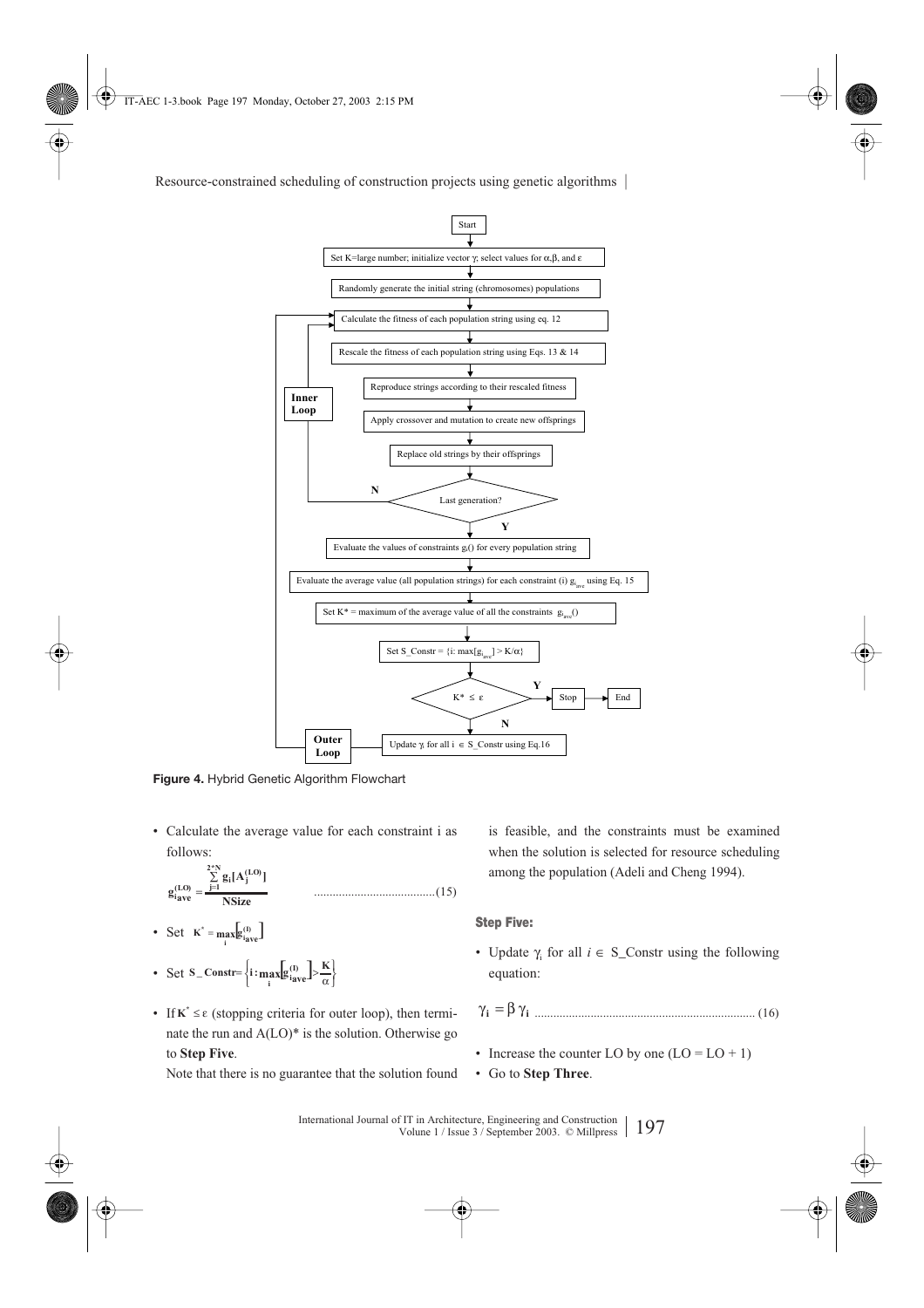• These computational steps have been implemented using a Visual Basic Program ProjectScheduler which is described in the next section.

## **5 Program description**

ProjectScheduler is a Windows-based interface for resource-constrained scheduling of construction projects written using MicroSoft Visual Basic version 6.0. As shown in Figure 5, the program consists of a simple menu-driven interface with the following menu titles: Project, solve, display results, and chart. The project menu is used for the selection of the input data file through a typical Windows-based common dialog, as shown in Figure 6. A sample of the program input data is shown in Figure7. It is also used for the selection of the output file, as shown in Figure 8. A sample of the program output results is shown in Figure 9. The



**Figure 5.** Program Menu-Driven Interface



**Figure 6.** Program Menu For Input File Selection

solve menu is used to activate the program to perform the analysis. The display results menu is used to display a text-based format of the analysis results. The last menu when activated displays an activity duration chart as shown in Figure 10 as well as a resource histogram chart as shown in Figure 11.

## **6 Illustrative examples**

Three project scheduling problems are presented in this section. The first problem has been solved by Leu and Yang (1999) while the second problem has been solved by Hinze (1998). These problems were deliberately chosen from the literature in order to verify the results obtained using the proposed hybrid genetic algorithm model. The third problem was designed to illustrate the capabilities of the proposed model to solve large scheduling problems.

The values of the parameter  $\alpha$  and  $\beta$  were selected by trial and error equal to 1.5 and 10, respectively. The rate of crossover and mutation were set equal to 0.8 and 0.005, respectively. The initial values of  $\gamma$ *<sub>i</sub>*  $(i=1,...,J)$  were set equal to 3, as suggested by Adeli and Cheng (1994). The population size and the number of generations were selected equal to 100 and 250, respectively.

## **Example 1**

Example 1 is a time/cost trade-off problem of an 11 activity construction project. This example is used to verify the time/cost trade-off capabilities of the proposed model. The project CPM network, the activity normal direct costs, and the activity crash times direct costs are shown in Figure 12. The relationship between the durations and the costs is assumed to be linear. The project duration is 24 days under a normal situation and 16 days under the all-crash situation.

The time/cost trade-off results reported by Leu and Yang (1999) were obtained using the general purpose linear programming software (LINDO). Table 1 and Figure 13 summarize the results obtained using the proposed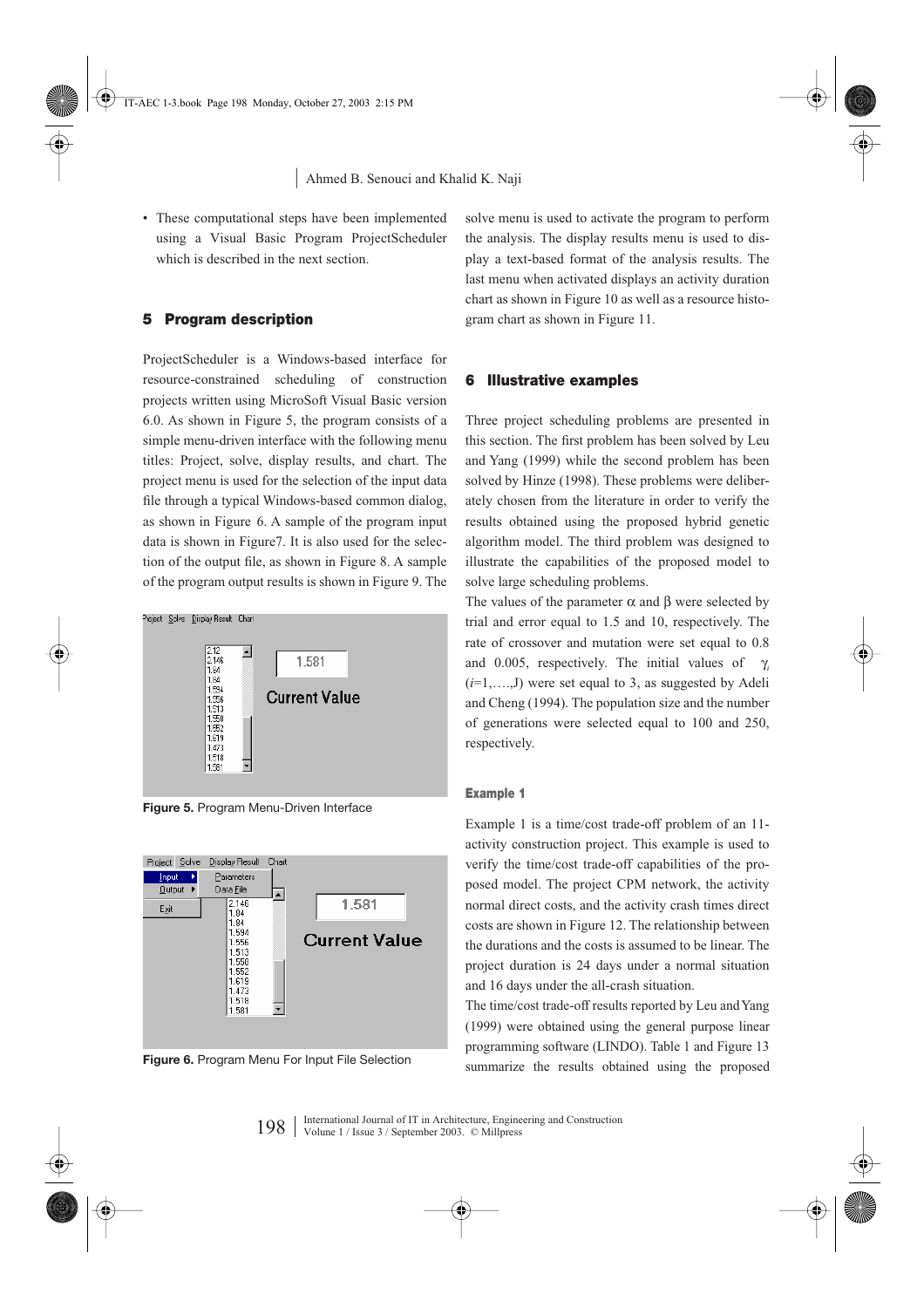| Number of Activities         |          | (NAct)                    | $=$                                 | 12           | Activity       |                         | <b>Activity Direct Cost</b>  |                         |         |                |
|------------------------------|----------|---------------------------|-------------------------------------|--------------|----------------|-------------------------|------------------------------|-------------------------|---------|----------------|
| Number of Resource Types     |          | (Ntype)                   | $\qquad \qquad =$                   | $\mathbf{1}$ | Number         | Crew#1                  | Crew#2                       |                         | Crew#3  |                |
| <b>Initial Indirect Cost</b> |          | (Co)                      | $\hspace*{0.4em} = \hspace*{0.4em}$ | 6000.        | 1              | 4600.00                 | 4000.00                      |                         | 3625.00 |                |
| <b>Indirect Cost Slope</b>   |          | (b)                       | $=$                                 | 2500.        | $\sqrt{2}$     | 5475.00                 | 4800.00                      |                         | 4275.00 |                |
|                              |          |                           |                                     |              | 3              | 7350.00                 | 6900.00                      |                         | 6600.00 |                |
| Resource                     | Resource |                           |                                     |              | $\overline{4}$ | 10120.00                | 9600.00                      |                         | 9080.00 |                |
| Type No.                     | Limit    |                           |                                     |              | 5              | 9900.00                 | 9500.00                      |                         | 9125.00 |                |
| -1                           | 10       |                           |                                     |              | 6              | 6400.00                 | 5950.00                      |                         | 5600.00 |                |
|                              |          |                           |                                     |              | 7              | 3125.00                 | 2950.00                      |                         | 2600.00 |                |
| Activity                     |          | Maximum Number            |                                     |              | $\,$ 8 $\,$    | 2700.00                 | 2200.00                      |                         | 1500.00 |                |
| Number                       | of Crews |                           |                                     |              | 9              | 2065.00                 | 1740.00                      |                         | 1200.00 |                |
| 1                            |          | 3                         |                                     |              | 10             | 3800.00                 | 3550.00                      |                         | 3375.00 |                |
| $\overline{c}$               |          | 3                         |                                     |              | 11             | 1480.00                 | 1250.00                      |                         | 1130.00 |                |
| 3                            |          | 3                         |                                     |              | 12             | 3000.00                 | 2750.00                      |                         | 2400.00 |                |
| 4                            |          | 3                         |                                     |              |                |                         |                              |                         |         |                |
| 5                            |          | 3                         |                                     |              | Resource       | Activity                |                              | Number of Resources     |         |                |
| 6                            |          | 3                         |                                     |              | Type           | Number                  | Crew#1                       | Crew#2                  |         | Crew#3         |
| 7                            |          | 3                         |                                     |              | $\mathbf{1}$   | $\mathbf{1}$            | 1                            | $\overline{\mathbf{c}}$ |         | 3              |
| 8                            |          | 3                         |                                     |              |                | $\overline{c}$          | 3                            | $\overline{4}$          |         | 5              |
| 9                            |          | 3                         |                                     |              |                | 3                       | 5                            | 6                       |         | $\overline{7}$ |
| 10                           |          | 3                         |                                     |              |                | $\overline{4}$          | 1                            | $\overline{\mathbf{c}}$ |         | 3              |
| 11                           |          | 3                         |                                     |              |                | 5                       | 1                            | $\overline{c}$          |         | 3              |
| 12                           |          | 3                         |                                     |              |                | 6                       | 1                            | $\overline{c}$          |         | 3              |
|                              |          |                           |                                     |              |                | $\overline{7}$          | 1                            | $\overline{4}$          |         | 5              |
| Activity                     |          | <b>Activity Durations</b> |                                     |              |                | 8                       | 1                            | $\overline{c}$          |         | 3              |
| Number                       | Crew#1   | Crew#2                    | Crew#3                              |              |                | 9                       | 5                            | 6                       |         | $\overline{7}$ |
| 1                            | 1.00     | 2.00                      | 3.00                                |              |                | 10                      | $\mathbf{1}$                 | $\overline{c}$          |         | 3              |
| $\overline{c}$               | 4.00     | 5.00                      | 6.00                                |              |                | 11                      | $\mathbf{1}$                 | $\overline{\mathbf{c}}$ |         | 3              |
| 3                            | 1.00     | 2.00                      | 3.00                                |              |                | 12                      | $\mathbf{1}$                 | $\overline{c}$          |         | 3              |
| 4                            | 1.00     | 2.00                      | 3.00                                |              |                |                         |                              |                         |         |                |
| 5                            | 2.00     | 3.00                      | 4.00                                |              | Activity       | Succeeding              | Precedence Relationship Type |                         | Lag     |                |
| 6                            | 2.00     | 3.00                      | 4.00                                |              | Number         | Activity No.            | $(FS=1, FF=2, SF=3, SS=4)$   |                         | Time    |                |
| 7                            | 1.00     | 2.00                      | 3.00                                |              | $\mathbf{1}$   | 2                       | 2                            |                         | 2.0     |                |
| 8                            | 1.00     | 2.00                      | 3.00                                |              | $\mathbf{1}$   | $\overline{\mathbf{4}}$ | $\overline{c}$               |                         | 2.0     |                |
| 9                            | 2.00     | 3.00                      | 4.00                                |              | $\,2$          | 3                       | $\overline{4}$               |                         | 3.0     |                |
| 10                           | 7.00     | 8.00                      | 9.00                                |              | 3              | $\overline{7}$          | $\mathbf{1}$                 |                         | 0.0     |                |
| 11                           | 4.00     | 5.00                      | 6.00                                |              | $\overline{4}$ | 5                       | 3                            |                         | 2.0     |                |
| 12                           | 2.00     | 3.00                      | 4.00                                |              | $\overline{4}$ | 6                       | 4                            |                         | 5.0     |                |
|                              |          |                           |                                     |              | 5              | 8                       | $\overline{c}$               |                         | 1.0     |                |
|                              |          |                           |                                     |              | 6              | 11                      | $\mathbf{1}$                 |                         | 0.0     |                |
|                              |          |                           |                                     |              | $\overline{7}$ | 9                       | 4                            |                         | 5.0     |                |
|                              |          |                           |                                     |              | $\tau$         | 10                      | 4                            |                         | 2.0     |                |
|                              |          |                           |                                     |              | 8              | 11                      | $\mathbf{1}$                 |                         | 2.0     |                |
|                              |          |                           |                                     |              | 9              | 12                      | $\mathbf{1}$                 |                         | 0.0     |                |
|                              |          |                           |                                     |              | 10             | 12                      | 1                            |                         | 0.0     |                |
|                              |          |                           |                                     |              | 11             | 12                      | $\mathbf{1}$                 |                         | 0.0     |                |

**Figure 7.** Program Input Sample



**Figure 8.** Program Menu for Output File Selection

hybrid genetic algorithm model and those obtained using LINDO software (Lee and Yang, 1999). As shown in Table 1, the maximum percent difference between the

results obtained using the proposed model and those obtained using LINDO software is equal to 4%. It can be concluded that the proposed hybrid genetic algorithm model yields optimum or near-optimum solutions.

## **Example 2**

Example 2 is a resource-constrained scheduling of a 12-activity construction project (Hinze, 1998). The project CPM network is shown in Figure 14. Two resource types, namely masons (M) and helpers (H), are available for each activity. The resource requirements of activities are also shown in Figure 14. The resource limits are as follows: 5 M and 2H.

The project duration when the resource constraints are not considered is equal to 16 days. The project early-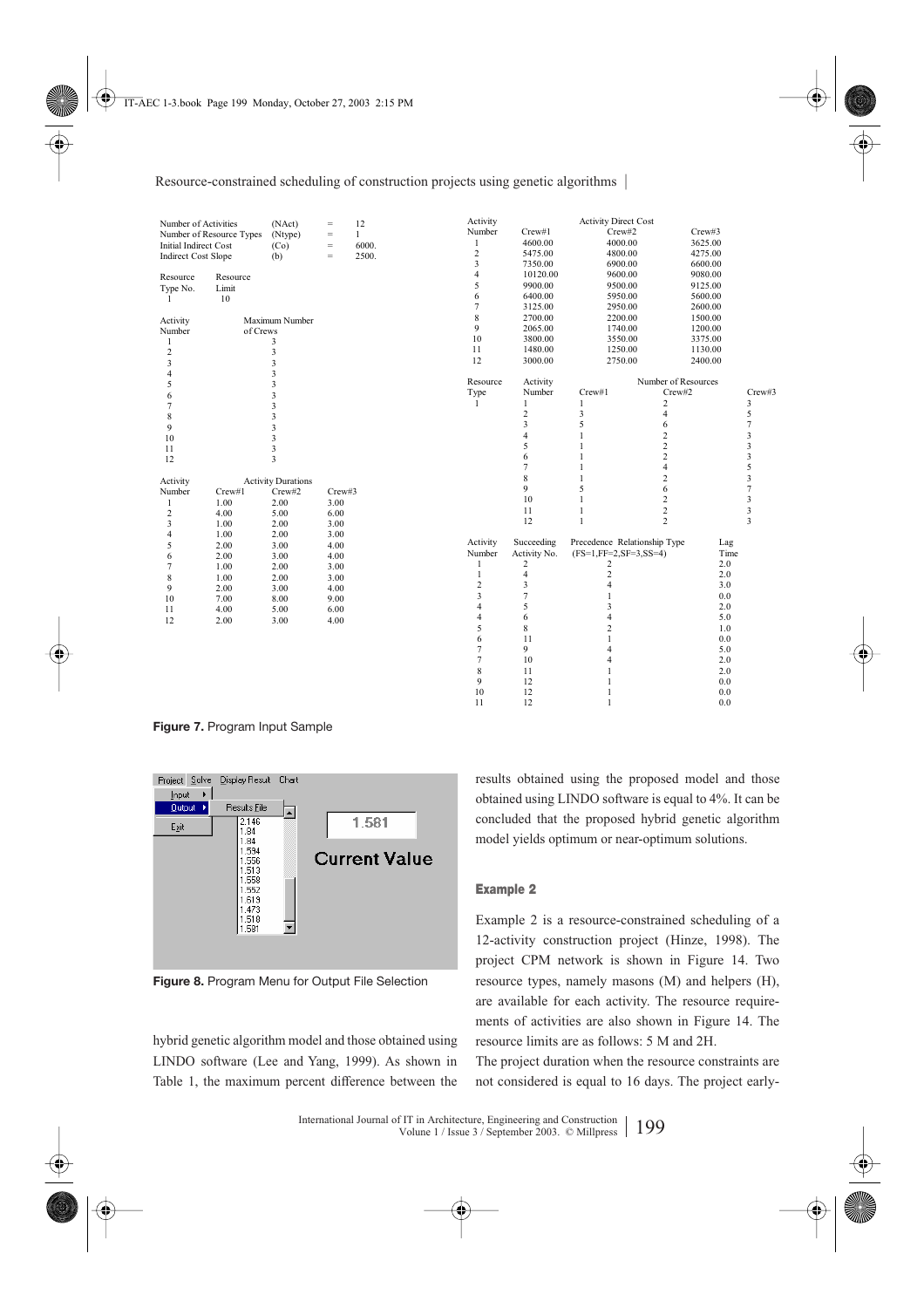## | Ahmed B. Senouci and Khalid K. Naji

| <b>Total Project Cost</b> | $= 99860.00$                             |                                      |  |  |  |
|---------------------------|------------------------------------------|--------------------------------------|--|--|--|
| Activity No.              | <b>Activity Duration</b>                 |                                      |  |  |  |
| 1                         | 2.0                                      |                                      |  |  |  |
| $\overline{c}$            | 6.0                                      |                                      |  |  |  |
| 3                         | 1.0                                      |                                      |  |  |  |
| $\overline{4}$            | 1.0                                      |                                      |  |  |  |
| 5                         | 2.0                                      |                                      |  |  |  |
| 6                         | 2.0                                      |                                      |  |  |  |
| $\overline{7}$            | 1.0                                      |                                      |  |  |  |
| $\,$ 8 $\,$               | 3.0                                      |                                      |  |  |  |
| 9                         | 2.0                                      |                                      |  |  |  |
| 10                        | 9.0                                      |                                      |  |  |  |
| 11                        | 5.0                                      |                                      |  |  |  |
| 12                        | 2.0                                      |                                      |  |  |  |
| Activity No.              | Activity Start Time Activity Finish Time |                                      |  |  |  |
| $\mathbf{1}$              | 0.0                                      | 2.0                                  |  |  |  |
| $\overline{c}$            | 2.0                                      | 8.0                                  |  |  |  |
| 3                         | 8.0                                      | 9.0                                  |  |  |  |
| $\overline{4}$            | 2.0                                      | 3.0                                  |  |  |  |
| 5                         | 2.0                                      | 4.0                                  |  |  |  |
| 6                         | 6.0                                      | 8.0                                  |  |  |  |
| $\overline{7}$            | 9.0                                      | 10.0                                 |  |  |  |
| 8                         | 3.0                                      | 6.0                                  |  |  |  |
| 9                         | 13.0                                     | 15.0                                 |  |  |  |
| 10                        | 5.0                                      | 14.0                                 |  |  |  |
| 11                        | 8.0                                      | 13.0                                 |  |  |  |
| 12                        | 15.0                                     | 17.0                                 |  |  |  |
| Resource Type             |                                          | Project Work Day Number of Resources |  |  |  |
| 1                         | 1                                        | $\overline{\mathbf{c}}$              |  |  |  |
| $\mathbf{1}$              | $\overline{c}$                           | $\overline{c}$                       |  |  |  |
| 1                         | $\overline{\mathbf{3}}$                  | $\overline{7}$                       |  |  |  |
| 1                         | $\overline{\mathbf{4}}$                  | 9                                    |  |  |  |
| 1                         | 5                                        | 8                                    |  |  |  |
| 1                         | 6                                        | 11                                   |  |  |  |
| 1                         | $\overline{7}$                           | 9                                    |  |  |  |
| 1                         | 8                                        | 9                                    |  |  |  |
| 1                         | 9                                        | 10                                   |  |  |  |
| 1                         | 10                                       | 6                                    |  |  |  |
| 1                         | 11                                       | 5                                    |  |  |  |
| 1                         | 12                                       | $\frac{5}{5}$                        |  |  |  |
| 1                         | 13                                       |                                      |  |  |  |
| 1                         | 14                                       | 8                                    |  |  |  |
| 1                         | 15                                       | 5                                    |  |  |  |

**Figure 9.** Program Output Sample



**Figure 10. Activity Duration Chart** 

start and late-start schedules are shown in Figures 15 and 16, respectively. By summing the resources required by the activities that occur at any given day, the project resource requirements are determined as a



**Figure 11.** Resource Histogram Chart

function of time. The project early-start and late-start resource histograms are shown in Figures 17 and 18, respectively. The maximum daily number of masons required in the early-start and late-start schedules are 8 and 7, respectively. On the other hand, the maximum daily number of helpers required in the early-start and late-start schedules is 4.

The project scheduling, which satisfies resource constraints, was performed using the hybrid genetic algorithm model. The project schedule, which was obtained using the hybrid genetic algorithm, has a duration of 20 days as shown in Figure 19. The project resource histogram is shown in Figure 20. The reduction of the maximum daily number of masons and helpers was achieved through a 4-day increase in the project duration. The results obtained using the hybrid genetic algorithm model were found identical to those obtained by Hinze (1998).

## **Example 3**

Example 3, which consists of the resource-constrained scheduling of a 47-activity construction project, is presented in order to show and to illustrate the capabilities of the hybrid genetic algorithm model to solve large scheduling problems. One resource type is available for each activity. Table 2 summarizes activity precedence information. The precedence relationship between is "Finish-Start" with zero lag time. Table 3 summarizes the activity durations,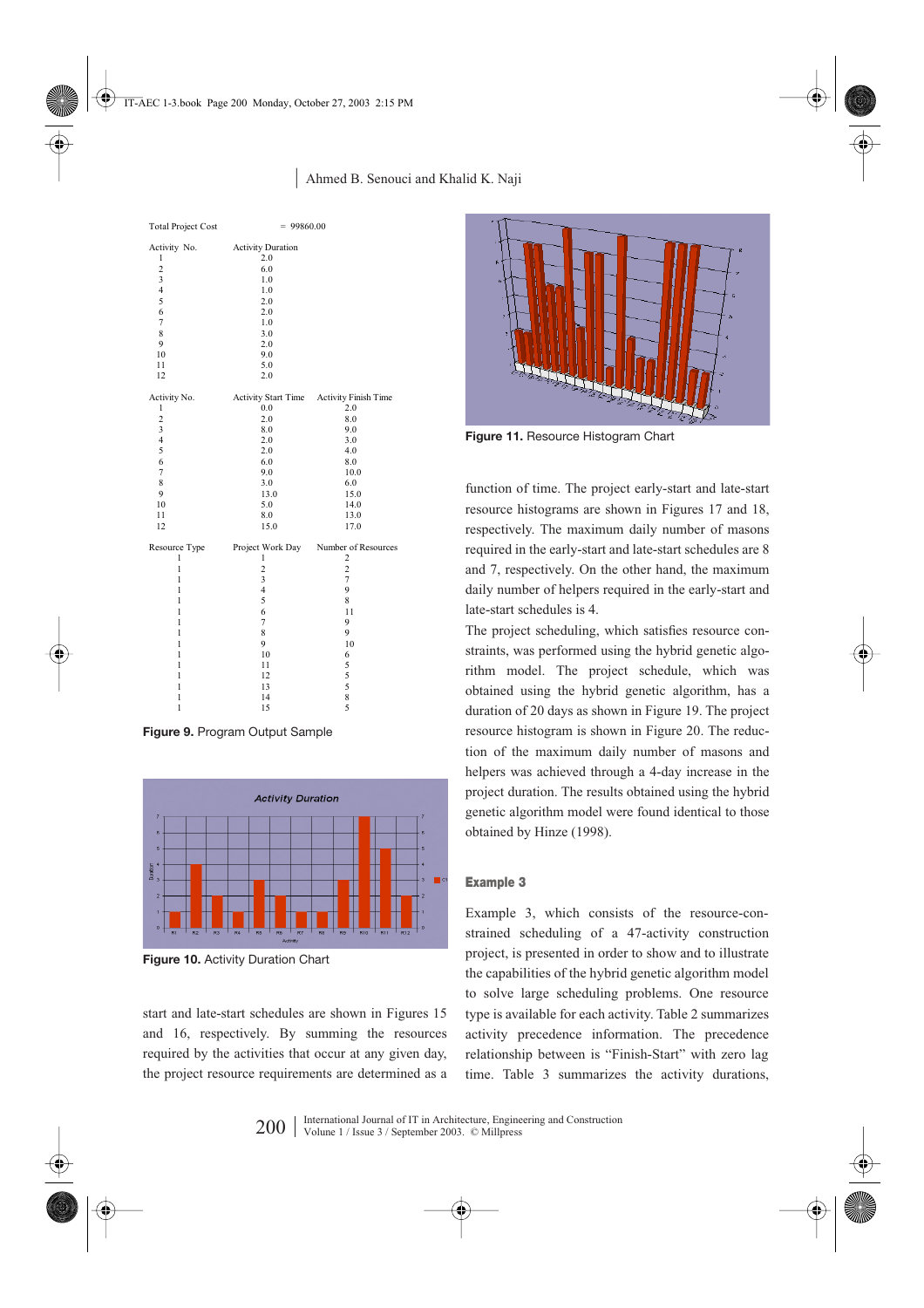

**Figure 12.** Project CPM Network For Example 1

| Project            | Project Direct Cost (\$)                      | Percent<br><b>Difference</b><br>(%) |     |
|--------------------|-----------------------------------------------|-------------------------------------|-----|
| Duration<br>(Days) | <b>LINDO</b><br>Proposed<br>Model<br>Software |                                     |     |
| 24                 | 24555                                         | 24555                               | 0,0 |
| 23                 | 24685                                         | 24655                               | 0,1 |
| 22                 | 24785                                         | 24755                               | 0,1 |
| 21                 | 24885                                         | 24885                               | 0.0 |
| 20                 | 25035                                         | 25035                               | 0,0 |
| 19                 | 25935                                         | 25635                               | 1.2 |
| 18                 | 27745                                         | 26680                               | 4.0 |
| 17                 | 28035                                         | 27725                               | 1,1 |
| 16                 | 29570                                         | 28920                               | 2,2 |

**Table 1.** Project Direct Costs for Example 1



Figure 13. Project Direct Costs For Example 1

resources, and direct costs. An initial indirect cost of \$6000 and a daily indirect cost of \$2500 are used for this example.

Three resource-constrained scheduling cases were performed using the hybrid genetic algorithm model. Case #1 concerns the project scheduling for a maximum resource usage of 24 resources, Case #2 for a maximum resource usage of 22 resources, and Case #3 for a maximum resource usage of 20 resources. Tables 4 summarizes for the three scheduling cases the activity durations obtained using the hybrid genetic algorithm model. Table 5 summarizes the activity start-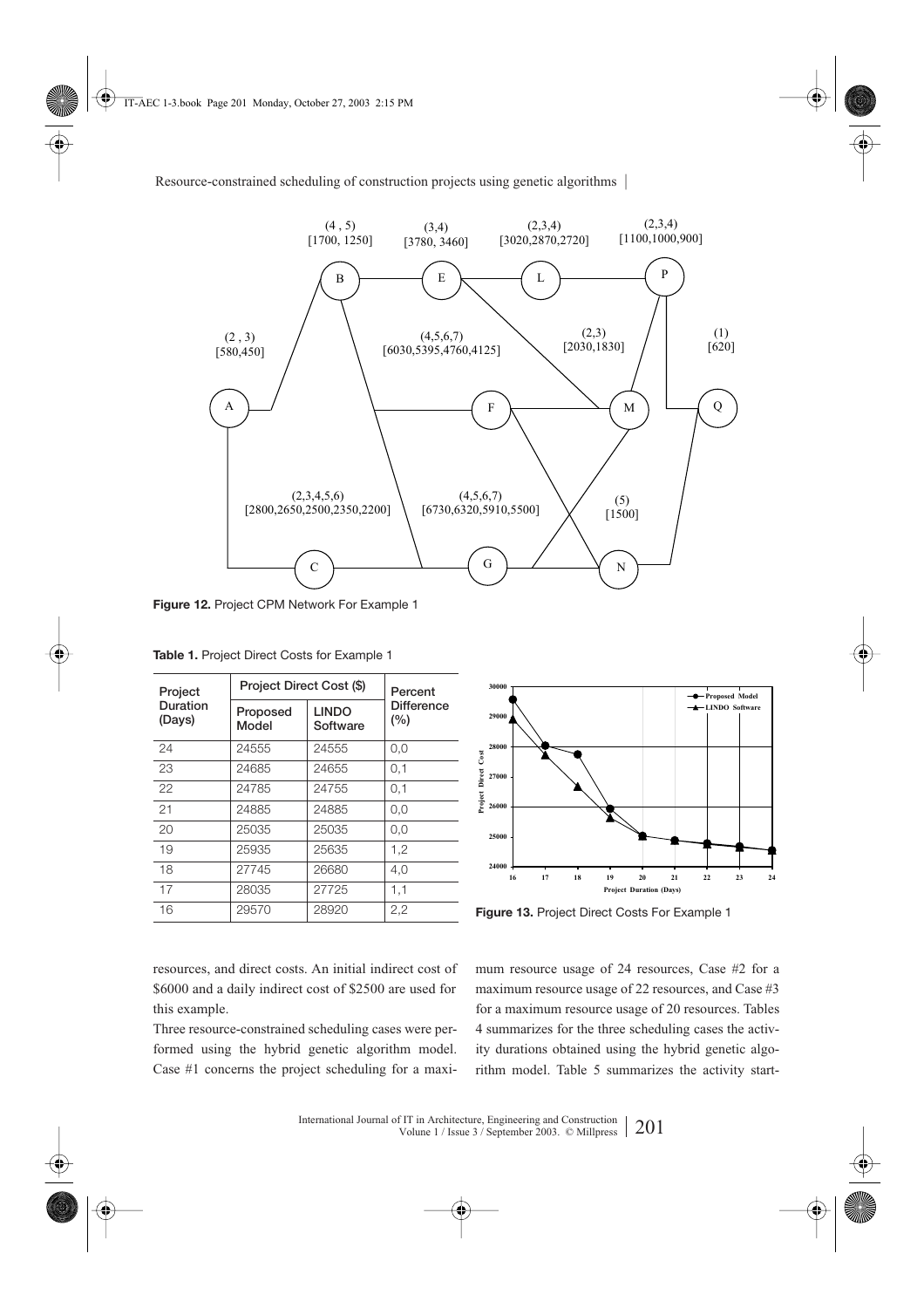

**Figure 14.** Project CPM Network For Example 2

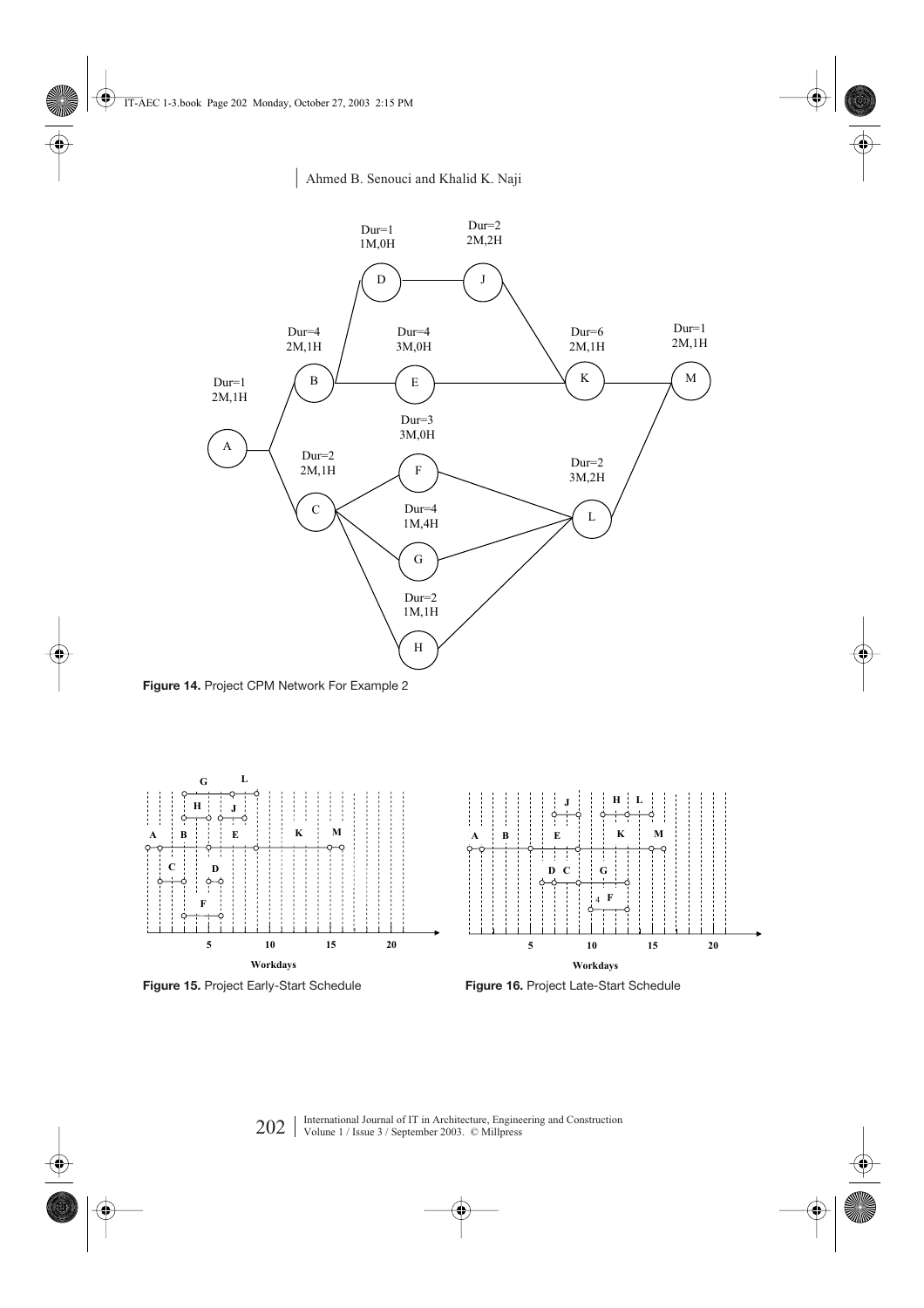![](_page_12_Figure_1.jpeg)

**Figure 17.** Project Early-Start Resource Histogram

![](_page_12_Figure_3.jpeg)

**Figure 18.** Project Late-Start Resource Histogram

![](_page_12_Figure_5.jpeg)

**Figure 19.** Project Resource-Constrained Schedule

![](_page_12_Figure_7.jpeg)

**Figure 20.** Project Resource-Constrained Histogram

times and finish times for the three scheduling cases. As shown in Table 5, the project durations for the three scheduling cases are 173, 173, and 179 days, respectively. The project total costs for the three scheduling cases are \$1184400, \$1186400, and \$1264100, respectively. The project resource histograms for the three scheduling cases are shown in Figures 22, 23, and 24, respectively.

The reduction of the maximum resource usage from 24 to 22 resources was achieved by: 1) reduducing by one day the duration of activity "Erect precast" (i.e., from 7 days to 6days) and 2) delaying the start-time of from through shifting the activity "Ductwork" by 14 days (i.e, from 79 to 93). On the other hand, the reduction of the maximum resource usage from 22 to 20 resources was achieved a 6-day increase of the project duration.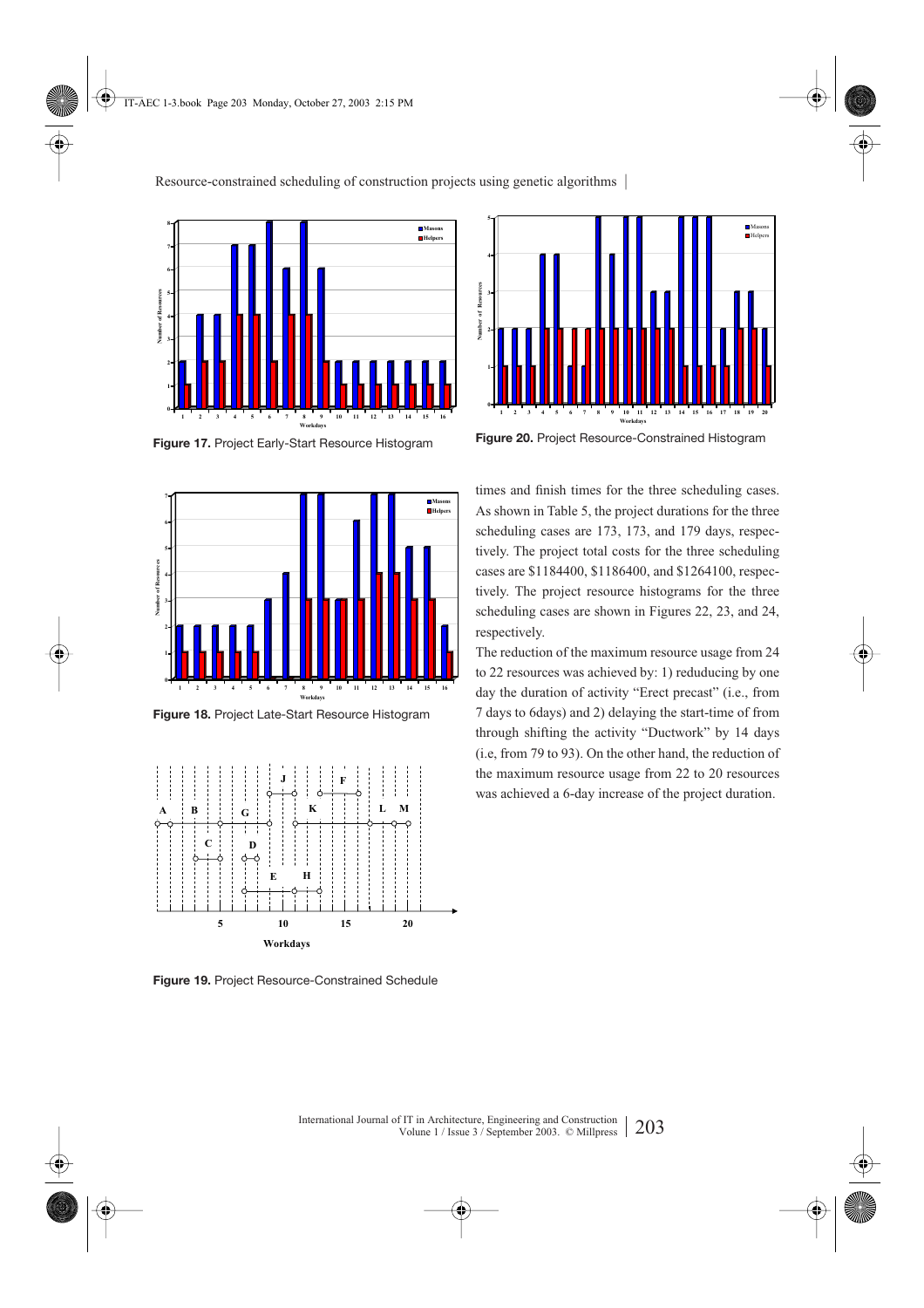| <b>Activity Name</b>               | Activity<br>Number | <b>Preceding Activity</b> | <b>Succeeding Activity</b>   |  |
|------------------------------------|--------------------|---------------------------|------------------------------|--|
| Clear Site                         | 10                 |                           | 20                           |  |
| Survey and layout                  | $\overline{20}$    | 10                        | $\overline{30}$              |  |
| Rough grade                        | 30                 | 20                        | 40,60                        |  |
| Excavate for sewer                 | 40                 | 30                        | 50                           |  |
| Install sewer and backfill         | 50                 | 40                        | 140                          |  |
| <b>Building layout</b>             | 60                 | 30                        | 70                           |  |
| Excavate for office building       | 70                 | 60                        | 80                           |  |
| Spread footings                    | 80                 | 70                        | 90                           |  |
| Form and pour grade beams          | 90                 | 80                        | 100                          |  |
| Backfill and compact               | 100                | 90                        | 110                          |  |
| Underslab plumbing                 | 110                | 100                       | 120                          |  |
| Underslab conduit                  | 120                | 110                       | 130                          |  |
| Form and pour slabs                | 130                | 120                       | 140                          |  |
| Erect precast                      | 140                | 130, 150                  | 150                          |  |
| Erect roof                         | 150                | 140                       | 160, 170                     |  |
| Exterior masonry                   | 160                | 150                       | 180, 190, 200, 210, 220, 230 |  |
| Package air conditioning           | 170                | 150                       | 380                          |  |
| Ductwork                           | 180                | 160                       | 390                          |  |
| Built-up roofing                   | 190                | 160                       | 240, 290, 300                |  |
| Exterior doors                     | 200                | 160                       | 240, 290, 300                |  |
| Glazing                            | 210                | 160                       | 290, 300                     |  |
| Piping Installation                | 220                | 160                       | 250                          |  |
| Install backing boxes              | 230                | 160                       | 260                          |  |
| Paint exterior                     | 240                | 200, 190                  | 420, 430, 440, 450           |  |
| Test piping                        | 250                | 220                       | 280                          |  |
| Install conduit                    | 260                | 230                       | 270, 280                     |  |
| Pull wire                          | 270                | 260                       | 360, 380                     |  |
| Metal studs                        | 280                | 250, 260                  | 290, 300                     |  |
| Drywall                            | 290                | 190, 200, 210, 280        | 310, 390                     |  |
| Ceramic tile                       | 300                | 190, 200, 210, 280        | 350                          |  |
| Wood trim                          | 310                | 290                       | 320, 330                     |  |
| Hang doors                         | 320                | 310                       | 420, 430, 440, 450           |  |
| Paint interior                     | 330                | 310                       | 340, 350                     |  |
| Floor tile                         | 340                | 330                       | 420, 430, 440, 450           |  |
| Lavatory fixtures                  | 350                | 300, 330                  | 420, 430, 440, 450           |  |
| Install electrical panel intervals | 360                | 270                       | 370                          |  |
| Terminate wires                    | 370                | 360                       | 410                          |  |
| Electrical connections (A. C.)     | 380                | 170, 270                  | 410                          |  |
| Install ceiling grid               | 390                | 180, 290                  | 400                          |  |
| Acoustic tiles                     | 400                | 330, 390                  | 420, 430, 440, 450           |  |
| Ringout                            | 410                | 370, 380                  | 420, 430, 440, 450           |  |
| Area lighting                      | 420                | 340, 350, 400, 410        | -------                      |  |
| Access road                        | 430                | 340, 350, 400, 410        | 460                          |  |
| Pave parking areas                 | 440                | 350, 350, 400, 410        | 460                          |  |
| Perimeter fence                    | 450                | 430, 440, 450             | 460                          |  |
| Fine grade                         | 460                | 460                       | 470                          |  |
| Seed and plant                     | 470                |                           | --------                     |  |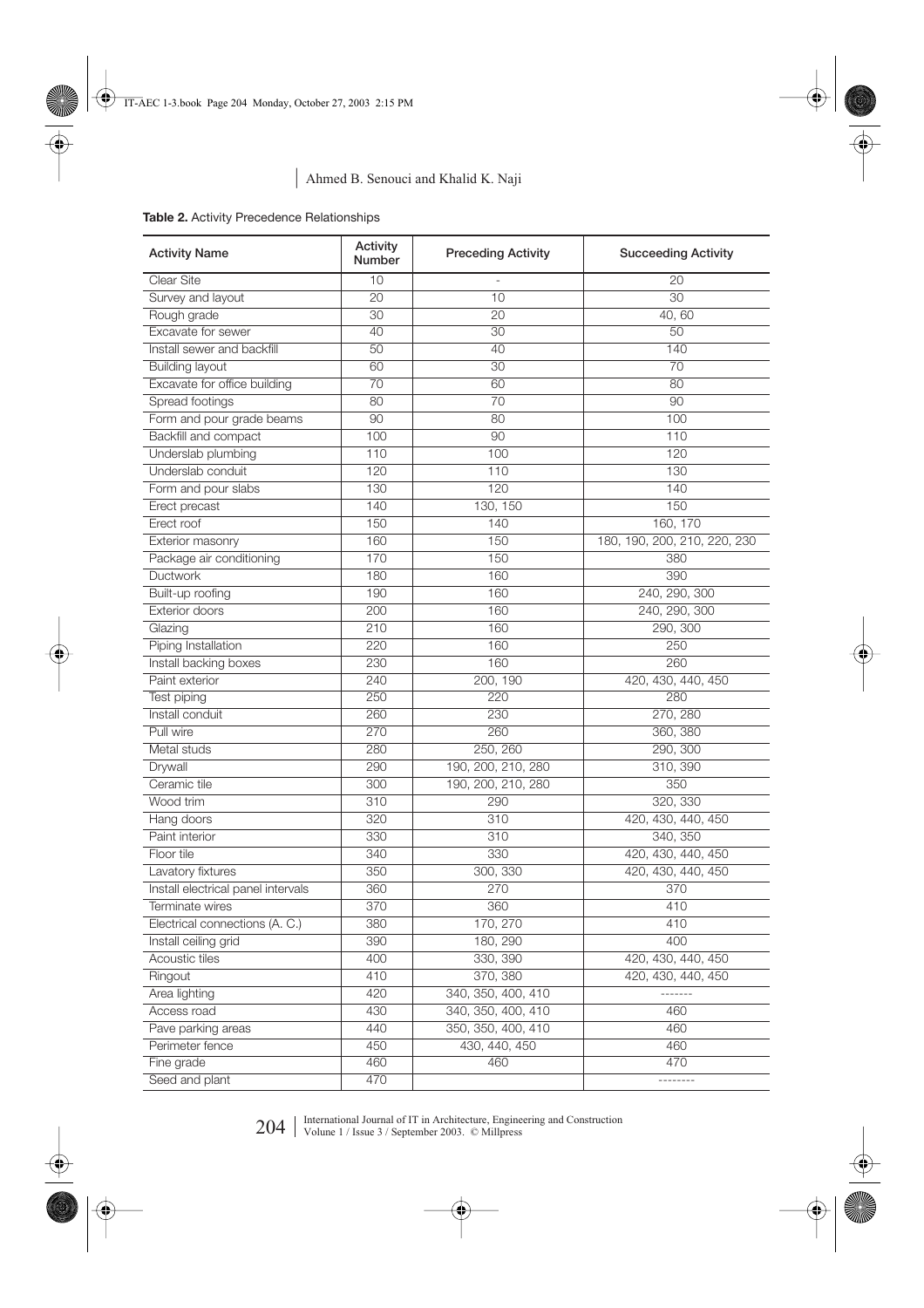|                                    | <b>Activity Durations</b> |                          |                 | <b>Activity Resources</b> |                |                           | <b>Activity Direct Costs</b> |                              |                              |
|------------------------------------|---------------------------|--------------------------|-----------------|---------------------------|----------------|---------------------------|------------------------------|------------------------------|------------------------------|
| <b>Activity Name</b>               | Crew<br>1 (Days)          | Crew<br>2 (Days)         | Crew<br>3       | Crew<br>1                 | Crew<br>2      | Crew<br>3                 | Crew1<br>$($ \$)             | Crew <sub>2</sub><br>$($ \$) | Crew <sub>3</sub><br>$($ \$) |
| <b>Clear Site</b>                  | 3                         | 4                        | 5               | 8                         | 6              | 5                         | 34000                        | 30000                        | 28000                        |
| Survey and layout                  | $\overline{2}$            | 3                        | $\overline{4}$  | 5                         | 4              | 3                         | 3500                         | 3000                         | 2500                         |
| Rough grade                        | $\overline{2}$            | $\overline{\mathcal{S}}$ | $\overline{4}$  | $\overline{5}$            | $\overline{4}$ | $\overline{\overline{3}}$ | 13000                        | 11000                        | 10000                        |
| Excavate for sewer                 | 10                        | $\overline{11}$          | 12              | $\overline{9}$            | $\overline{7}$ | $\overline{5}$            | 26000                        | 23500                        | 21500                        |
| Install sewer and backfill         | 5                         | 6                        | 7               | 9                         | $\overline{7}$ | 5                         | 75000                        | 70000                        | 65000                        |
| <b>Building layout</b>             | 1                         | 2                        | 3               | $\overline{3}$            | $\overline{2}$ | $\mathbf{1}$              | 6000                         | 5000                         | 4000                         |
| Excavate for office building       | $\overline{3}$            | 4                        | 5               | 8                         | 6              | 5                         | 32000                        | 29000                        | 27000                        |
| Spread footings                    | $\overline{4}$            | 5                        | 6               | 9                         | 7              | 5                         | 20000                        | 18500                        | 17500                        |
| Form and pour grade beams          | 6                         | 7                        | 8               | $\overline{9}$            | 7              | 5                         | 24000                        | 22000                        | 21000                        |
| Backfill and compact               | $\overline{1}$            | $\overline{2}$           | 3               | $\overline{5}$            | $\overline{4}$ | 3                         | 3000                         | 2300                         | 1800                         |
| Underslab plumbing                 | 3                         | 4                        | 5               | $\overline{7}$            | $\overline{5}$ | $\overline{4}$            | 12000                        | 10000                        | 9000                         |
| Underslab conduit                  | $\overline{\mathbf{3}}$   | 4                        | 5               | 7                         | $\overline{5}$ | $\overline{4}$            | 7000                         | 6000                         | 5000                         |
| Form and pour slabs                | $\overline{\mathbf{3}}$   | 4                        | 5               | 7                         | 5              | 4                         | 21000                        | 19500                        | 18000                        |
| Erect precast                      | 5                         | 6                        | 7               | $\overline{8}$            | $\overline{6}$ | $\overline{5}$            | 25000                        | 22000                        | 20000                        |
| Erect roof                         | $\overline{5}$            | $\overline{6}$           | $\overline{7}$  | $\overline{8}$            | $\overline{6}$ | $\overline{5}$            | 36000                        | 33000                        | 30000                        |
| Exterior masonry                   | $\overline{10}$           | 11                       | $\overline{12}$ | $\overline{11}$           | 9              | 7                         | 43000                        | 40000                        | 38000                        |
| Package air conditioning           | 5                         | 6                        | $\overline{7}$  | 6                         | $\overline{4}$ | 3                         | 47000                        | 43000                        | 40000                        |
| Ductwork                           | 15                        | 16                       | 17              | 6                         | $\overline{4}$ | 3                         | 22000                        | 18000                        | 16000                        |
| Built-up roofing                   | 5                         | 6                        | 7               | 8                         | 6              | 5                         | 38000                        | 34000                        | 32000                        |
| Exterior doors                     | 5                         | 6                        | 7               | 7                         | 5              | 3                         | 5700                         | 4500                         | 3600                         |
| Glazing                            | 5                         | 6                        | $\overline{7}$  | 7                         | 6              | 5                         | 15600                        | 13000                        | 12000                        |
| Piping Installation                | $\overline{10}$           | 11                       | $\overline{12}$ | $\overline{5}$            | $\overline{4}$ | 3                         | 13000                        | 11000                        | 9000                         |
| Install backing boxes              | $\overline{4}$            | 5                        | 6               | 6                         | $\overline{4}$ | 3                         | 7000                         | 5500                         | 4000                         |
| Paint exterior                     | 5                         | 6                        | 7               | 7                         | 6              | 5                         | 8500                         | 7000                         | 6000                         |
| Test piping                        | $\overline{4}$            | 5                        | $6\overline{6}$ | $6\overline{6}$           | $\overline{4}$ | $\overline{\overline{3}}$ | 2500                         | 1700                         | 1000                         |
| Install conduit                    | 10                        | $\overline{11}$          | $\overline{12}$ | $\overline{8}$            | $\overline{6}$ | $\overline{5}$            | 12500                        | 10500                        | 9000                         |
| Pull wire                          | 10                        | 11                       | $\overline{12}$ | 7                         | 6              | 5                         | 14500                        | 12000                        | 10000                        |
| Metal studs                        | 5                         | 6                        | $\overline{7}$  | $\overline{5}$            | $\overline{4}$ | 3                         | 7500                         | 6000                         | 5000                         |
| Drywall                            | $\overline{5}$            | $\overline{6}$           | 7               | $\overline{5}$            | $\overline{4}$ | 3                         | 18500                        | 16500                        | 15000                        |
| Ceramic tile                       | 10                        | 11                       | $\overline{12}$ | 7                         | $\overline{5}$ | $\overline{4}$            | 12500                        | 10500                        | 9000                         |
| Wood trim                          | 10                        | 11                       | $\overline{12}$ | 6                         | $\overline{4}$ | 3                         | 16000                        | 14000                        | 12000                        |
| Hang doors                         | 5                         | 6                        | $\overline{7}$  | 5                         | $\overline{4}$ | 3                         | 13000                        | 11500                        | 10000                        |
| Paint interior                     | $\overline{10}$           | 11                       | $\overline{12}$ | $\overline{8}$            | $\overline{6}$ | 5                         | 20000                        | 18000                        | 16000                        |
| Floor tile                         | 10                        | 11                       | 12              | 8                         | 6              | 5                         | 24000                        | 21000                        | 18000                        |
| Lavatory fixtures                  | $\overline{5}$            | 6                        | 7               | 7                         | 6              | 5                         | 15000                        | 12500                        | 10000                        |
| Install electrical panel intervals | $\overline{5}$            | 6                        | 7               | 5                         | 4              | 3                         | 7500                         | 6500                         | 5000                         |
| Terminate wires                    | $\overline{10}$           | 11                       | $\overline{12}$ | $\overline{7}$            | $\overline{5}$ | 3                         | 10000                        | 8500                         | 7500                         |
| Electrical connections (A. C.)     | 4                         | $\overline{5}$           | $\overline{6}$  | $6\,$                     | $\overline{5}$ | 4                         | 3500                         | 2700                         | $\frac{2000}{ }$             |
| Install ceiling grid               | 5                         | 6                        | $\overline{7}$  | $\overline{7}$            | 6              | 5                         | 17000                        | 13000                        | 10000                        |
| Acoustic tiles                     | 10                        | 11                       | 12              | 8                         | 6              | 5                         | 26000                        | 23000                        | 20000                        |
| Ringout                            | $\overline{5}$            | $6\overline{6}$          | 7               | 7                         | $\overline{5}$ | $\overline{3}$            | 5000                         | 3500                         | 2500                         |
| Area lighting                      | $\overline{20}$           | $\overline{21}$          | $\overline{22}$ | $\overline{9}$            | $\overline{7}$ | $\overline{5}$            | 39000                        | 36000                        | 33000                        |
| Access road                        | 10                        | $\overline{11}$          | $\overline{12}$ | $\overline{9}$            | $\overline{7}$ | $\overline{6}$            | 31000                        | 28000                        | 25000                        |
| Pave parking areas                 | $\overline{5}$            | 6                        | $\overline{7}$  | $\overline{7}$            | 6              | 5                         | 41000                        | 38000                        | 35000                        |
| Perimeter fence                    | 10                        | 11                       | 12              | $\,8\,$                   | $\overline{7}$ | 6                         | 33000                        | 29000                        | 25000                        |
| Fine grade                         | $\mathbf 5$               | 6                        | 7               | 6                         | 4              | 3                         | 8000                         | 6500                         | 5000                         |
| Seed and plant                     | 5                         | 6                        | 7               | 6                         | 4              | 3                         | 26000                        | 23000                        | 20000                        |
|                                    |                           |                          |                 |                           |                |                           |                              |                              |                              |

**Table 3.** Activity Durations, Resources, and Direct Costs for Example 3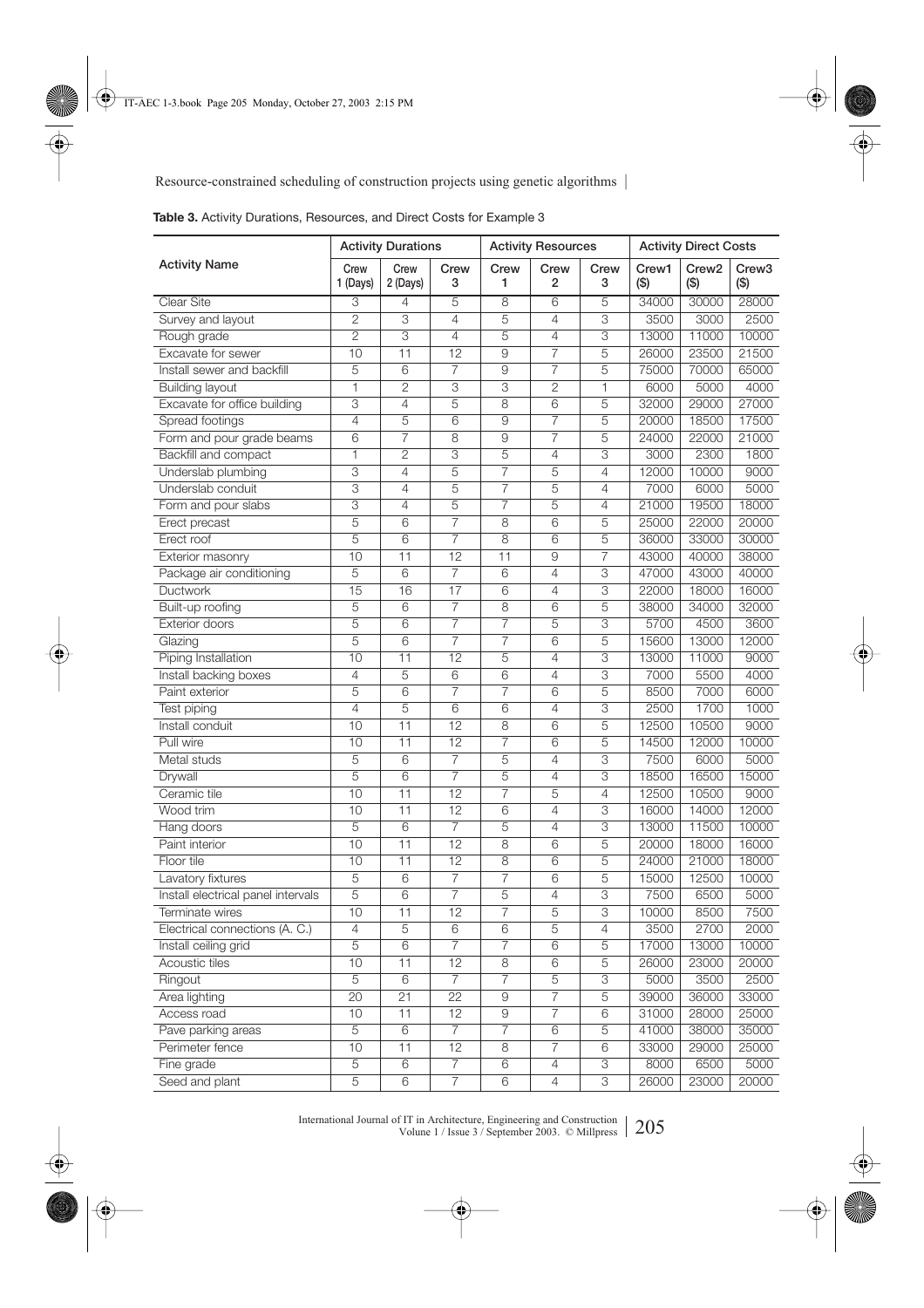# **Table 4.** Activity Durations For Example 3

|                                    | Activity        | <b>Activity Durations</b> |                 |                |  |  |
|------------------------------------|-----------------|---------------------------|-----------------|----------------|--|--|
| <b>Activity Name</b>               | <b>Number</b>   | Case #1                   | Case #2         | Case #3        |  |  |
| Clear Site                         | 1               | 5                         | 5               | 5              |  |  |
| Survey and layout                  | $\overline{2}$  | $\overline{4}$            | $\overline{4}$  | $\overline{4}$ |  |  |
| Rough grade                        | 3               | $\overline{4}$            | $\overline{4}$  | 3              |  |  |
| Excavate for sewer                 | $\overline{4}$  | 12                        | 12              | 11             |  |  |
| Install sewer and backfill         | $\overline{5}$  | $\overline{7}$            | 7               | $\overline{7}$ |  |  |
| <b>Building layout</b>             | 6               | $\overline{3}$            | $\overline{3}$  | 1              |  |  |
| Excavate for office building       | $\overline{7}$  | $\overline{5}$            | 5               | 3              |  |  |
| Spread footings                    | $\overline{8}$  | 6                         | $\overline{6}$  | 6              |  |  |
| Form and pour grade beams          | $\overline{9}$  | 8                         | 8               | 6              |  |  |
| <b>Backfill and compact</b>        | 10              | 3                         | 3               | $\mathbf{1}$   |  |  |
| Underslab plumbing                 | 11              | $\overline{5}$            | $\overline{5}$  | $\overline{3}$ |  |  |
| Underslab conduit                  | 12              | $\overline{5}$            | $\overline{5}$  | $\overline{5}$ |  |  |
| Form and pour slabs                | 13              | $\overline{5}$            | $\overline{5}$  | $\overline{4}$ |  |  |
| Erect precast                      | 14              | $\overline{7}$            | $\overline{6}$  | $\overline{5}$ |  |  |
| Erect roof                         | 15              | $\overline{7}$            | 7               | 6              |  |  |
| Exterior masonry                   | 16              | 12                        | 12              | 11             |  |  |
| Package air conditioning           | 17              | $\overline{7}$            | 7               | $\overline{7}$ |  |  |
| Ductwork                           | 18              | 17                        | $\overline{17}$ | 17             |  |  |
| Built-up roofing                   | 19              | $\overline{7}$            | $\overline{7}$  | 6              |  |  |
| <b>Exterior doors</b>              | 20              | $\overline{7}$            | 7               | 7              |  |  |
| Glazing                            | 21              | $\overline{7}$            | 7               | 7              |  |  |
| <b>Piping Installation</b>         | 22              | 12                        | 12              | 12             |  |  |
| Install backing boxes              | 23              | 6                         | 6               | 6              |  |  |
| Paint exterior                     | 24              | $\overline{7}$            | 7               | 6              |  |  |
| Test piping                        | 25              | $6\phantom{.}6$           | $6\phantom{1}6$ | $\overline{4}$ |  |  |
| Install conduit                    | 26              | $\overline{12}$           | $\overline{12}$ | 12             |  |  |
| Pull wire                          | 27              | 12                        | 12              | 10             |  |  |
| Metal studs                        | 28              | $\overline{7}$            | 7               | 5              |  |  |
| Drywall                            | 29              | $\overline{7}$            | 7               | 5              |  |  |
| Ceramic tile                       | 30              | 12                        | 12              | 12             |  |  |
| Wood trim                          | 31              | $\overline{12}$           | $\overline{12}$ | 11             |  |  |
| Hang doors                         | $\overline{32}$ | $\overline{7}$            | $\overline{7}$  | 6              |  |  |
| Paint interior                     | 33              | 12                        | 12              | 11             |  |  |
| Floor tile                         | 34              | $\overline{12}$           | 12              | 11             |  |  |
| Lavatory fixtures                  | $\overline{35}$ | 7                         | 7               | $\overline{5}$ |  |  |
| Install electrical panel intervals | 36              | $\overline{7}$            | 7               | 7              |  |  |
| Terminate wires                    | 37              | 12                        | 12              | 11             |  |  |
| Electrical connections (A. C.)     | $\overline{38}$ | $\overline{6}$            | $\overline{6}$  | 6              |  |  |
| Install ceiling grid               | 39              | $\overline{7}$            | 7               | 7              |  |  |
| <b>Acoustic tiles</b>              | 40              | $\overline{12}$           | $\overline{12}$ | 11             |  |  |
| Ringout                            | 41              | $\overline{7}$            | 7               | $\overline{5}$ |  |  |
| Area lighting                      | 42              | 22                        | 22              | 22             |  |  |
| Access road                        | 43              | $\overline{12}$           | 12              | 12             |  |  |
| Pave parking areas                 | 44              | $\overline{7}$            | $\overline{7}$  | $\overline{7}$ |  |  |
| Perimeter fence                    | 45              | 12                        | 12              | 12             |  |  |
| Fine grade                         | 46              | $\overline{7}$            | $\overline{7}$  | $\overline{7}$ |  |  |
| Seed and plant                     | 47              | $\overline{7}$            | 7               | $\overline{5}$ |  |  |
|                                    |                 |                           |                 |                |  |  |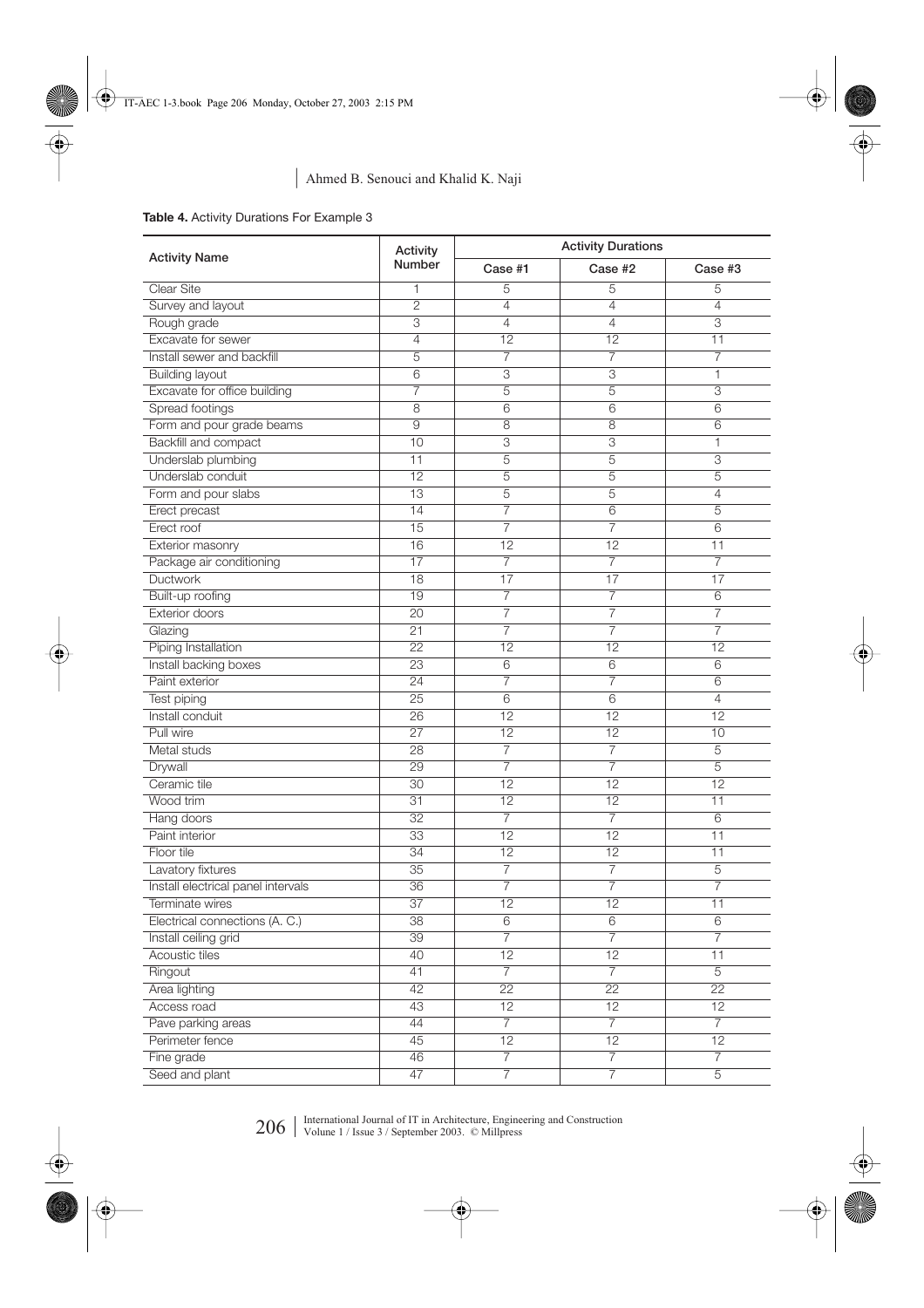|                    | Case #1          |                  |                  | Case #2          | Case #3          |                  |  |
|--------------------|------------------|------------------|------------------|------------------|------------------|------------------|--|
| Activity<br>Number | Start<br>Time    | Finish<br>Time   | Start<br>Time    | Finish<br>Time   | Start<br>Time    | Finish<br>Time   |  |
| 1                  | $\overline{0}$   | 5                | $\overline{0}$   | 5                | $\overline{0}$   | 5                |  |
| $\overline{2}$     | $\overline{5}$   | $\overline{9}$   | 5                | $\overline{9}$   | $\overline{5}$   | $\overline{9}$   |  |
| 3                  | $\overline{9}$   | $\overline{13}$  | $\overline{9}$   | $\overline{13}$  | $\overline{9}$   | $\overline{12}$  |  |
| 4                  | $\overline{13}$  | $\overline{25}$  | $\overline{13}$  | $\overline{25}$  | $\overline{15}$  | $\overline{26}$  |  |
| 5                  | $\overline{25}$  | $\overline{32}$  | $\overline{25}$  | $\overline{32}$  | $\overline{32}$  | 39               |  |
| $\overline{6}$     | $\overline{13}$  | 16               | $\overline{13}$  | 16               | $\overline{13}$  | $\overline{14}$  |  |
| 7                  | 16               | $\overline{21}$  | 16               | $\overline{21}$  | 16               | $\overline{19}$  |  |
| 8                  | $\overline{21}$  | $\overline{27}$  | $\overline{21}$  | $\overline{27}$  | $\overline{21}$  | $\overline{27}$  |  |
| $\overline{9}$     | 27               | $\overline{35}$  | $\overline{27}$  | $\overline{35}$  | $\overline{27}$  | $\overline{33}$  |  |
| $\overline{10}$    | $\overline{35}$  | $\overline{38}$  | $\overline{35}$  | $\overline{38}$  | $\overline{35}$  | 36               |  |
| 11                 | 38               | 43               | 38               | 43               | $\overline{38}$  | 41               |  |
| $\overline{12}$    | $\overline{43}$  | $\overline{48}$  | $\overline{43}$  | $\overline{48}$  | $\overline{43}$  | $\overline{48}$  |  |
| $\overline{13}$    | 48               | $\overline{53}$  | 48               | $\overline{53}$  | 48               | 52               |  |
| 14                 | 53               | 60               | 53               | 59               | 53               | 58               |  |
| 15                 | 60               | 67               | 60               | 67               | 60               | 66               |  |
| $\overline{16}$    | $\overline{67}$  | 79               | $\overline{67}$  | 79               | 67               | 78               |  |
| $\overline{17}$    | 67               | 74               | 67               | $\overline{74}$  | $\overline{67}$  | $\overline{74}$  |  |
| $\overline{18}$    | 79               | 96               | $\overline{93}$  | 110              | 85               | 102              |  |
| $\overline{19}$    | 79               | 86               | 79               | 86               | 79               | 85               |  |
| $\overline{20}$    | 79               | 86               | 79               | 86               | 79               | 86               |  |
| $\overline{21}$    | 79               | 86               | 79               | 86               | 79               | 86               |  |
| $\overline{22}$    | 79               | 91               | 79               | 91               | 79               | 91               |  |
| $\overline{23}$    | 79               | 85               | 79               | 85               | 79               | 85               |  |
| 24                 | 86               | $\overline{93}$  | 86               | $\overline{93}$  | 86               | 92               |  |
| $\overline{25}$    | 91               | $\overline{97}$  | 91               | $\overline{97}$  | 91               | $\overline{95}$  |  |
| 26                 | 85               | $\overline{97}$  | 85               | $\overline{97}$  | 85               | $\overline{97}$  |  |
| $\overline{27}$    | 97               | 109              | 97               | 109              | $\overline{97}$  | 107              |  |
| $\overline{28}$    | $\overline{97}$  | 104              | 97               | 104              | 99               | 104              |  |
| 29                 | 104              | 111              | 104              | 111              | 104              | 109              |  |
| $\overline{30}$    | 104              | 116              | 104              | 116              | 104              | 116              |  |
| $\overline{31}$    | $\overline{111}$ | 123              | $\overline{111}$ | 123              | 111              | 122              |  |
| $\overline{32}$    | 123              | 130              | 123              | 130              | 123              | 129              |  |
| 33                 | 123              | 135              | 123              | 135              | 123              | 134              |  |
| 34                 | 135              | 147              | 135              | 147              | 135              | 146              |  |
| 35                 | 135              | 142              | 135              | 142              | 135              | 140              |  |
| $\overline{36}$    | 109              | 116              | 109              | 116              | 109              | 116              |  |
| $\overline{37}$    | 116              | 128              | 116              | 128              | 116              | 127              |  |
| $\overline{38}$    | 109              | $\overline{115}$ | 109              | $\overline{115}$ | 109              | $\overline{115}$ |  |
| 39                 | 111              | 118              | 111              | 118              | 111              | 118              |  |
| 40                 | 135              | 147              | 135              | 147              | 135              | 146              |  |
| 41                 | 128              | 135              | 128              | 135              | 128              | 133              |  |
| 42                 | 147              | 169              | 147              | 169              | 157              | 179              |  |
| 43                 | 147              | 159              | 147              | 159              | 147              | 159              |  |
| 44                 | 147              | 154              | 147              | 154              | $\overline{147}$ | 154              |  |
| 45                 | 147              | 159              | 147              | 159              | 147              | 159              |  |
| 46                 | 159              | 166              | 159              | 166              | 159              | 166              |  |
| 47                 | 166              | 173              | 166              | 173              | 166              | 171              |  |

![](_page_16_Figure_2.jpeg)

![](_page_16_Figure_3.jpeg)

**Figure 21.** Project Resource-Constrained Histogram (Case#1)

![](_page_16_Figure_5.jpeg)

**Figure 22.** Project Resource-Constrained Histogram (Case#2)

![](_page_16_Figure_7.jpeg)

**Figure 23.** Project Resource-Constrained Histogram (Case#3)